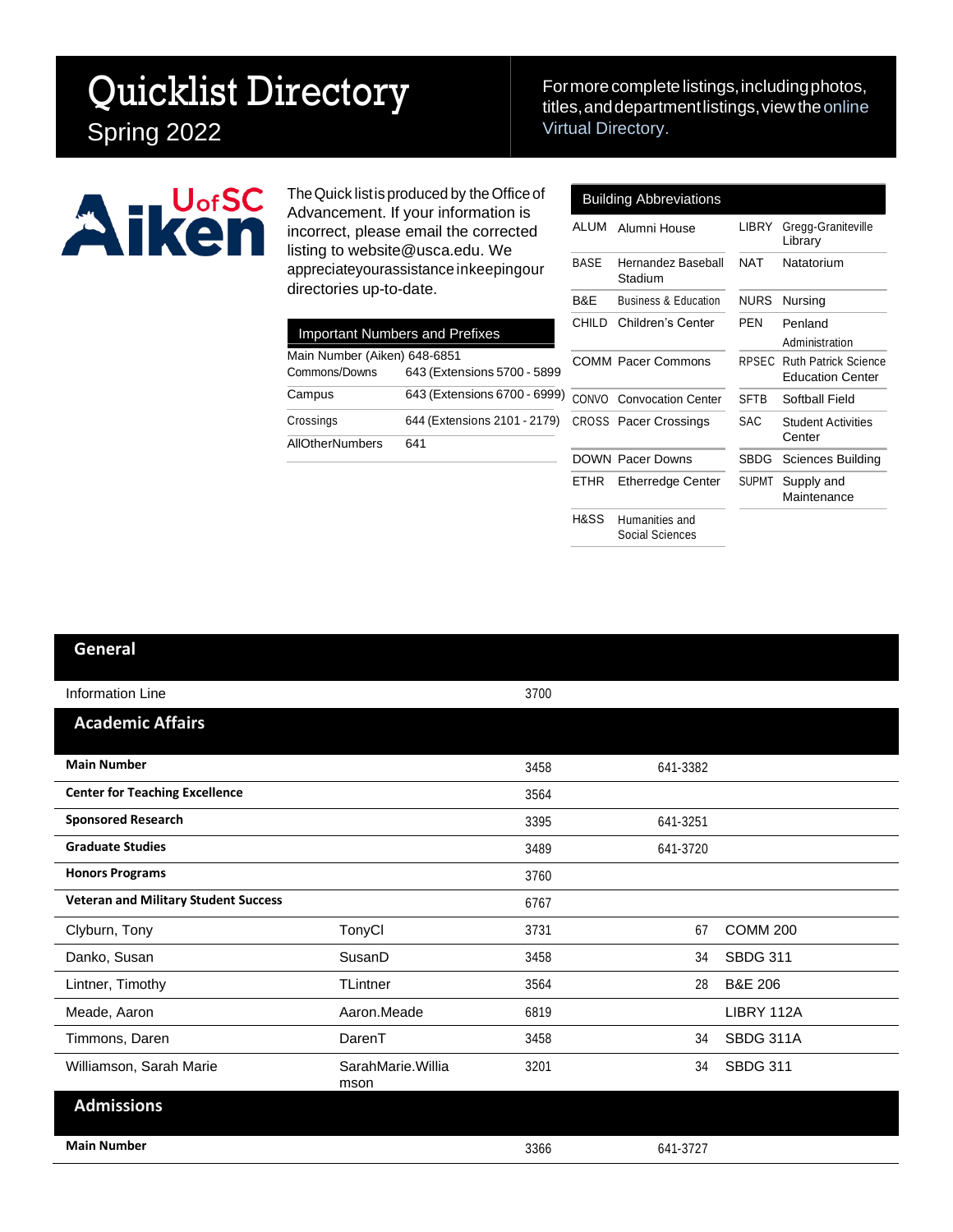| Avera, Sarah                                                | Sarah.Avera         | 3363     | 45              | <b>PEN 101K</b> |  |
|-------------------------------------------------------------|---------------------|----------|-----------------|-----------------|--|
| Hendrix, Andrew                                             | AndrewH             | 3490     | 45              | <b>PEN 101C</b> |  |
| Henkes, Barbara                                             | BarbarH             | 3478     | 45              | <b>PEN 101G</b> |  |
| Hughes, Joey                                                | JoeyH               | 3432     | 45              | <b>PEN 101A</b> |  |
| Knight, Sharon                                              | SharonK             | 3556     | 45              | <b>PEN 1011</b> |  |
| Taylor, Angela                                              | AngelaT             | 3590     | 45              | <b>PEN 101</b>  |  |
| <b>Advancement</b>                                          |                     |          |                 |                 |  |
| <b>Main Number</b>                                          |                     | 3408     | 641-3408        |                 |  |
| <b>Alumni Relations</b>                                     |                     | 3480     |                 |                 |  |
| <b>Marketing &amp; Community Relations</b>                  |                     | 3569     |                 |                 |  |
| <b>Parent Relations</b>                                     |                     | 2825     |                 |                 |  |
| <b>Aiken Partnership</b>                                    |                     | 3334     |                 |                 |  |
| <b>Development</b>                                          |                     | 3334     |                 |                 |  |
| <b>Scholarships</b>                                         |                     | 6878     |                 |                 |  |
| <b>Special Events</b>                                       |                     | 3630     |                 |                 |  |
| <b>University Events (Special Events Voicemail</b><br>Only) |                     | 643-6865 |                 |                 |  |
| Boggs, Debbie                                               | DebbieB             | 3630     | 32              | CONVO           |  |
| Callicott, Robin                                            | <b>RobinC</b>       | 3342     | 42              | CONVO           |  |
| Collins, Marissa                                            | MarissaC            | 3408     | 42              | <b>ALUM 100</b> |  |
| Dicks, Renita                                               | RenitaD             | 3334     | 42              | <b>ALUM 106</b> |  |
| Driscoll, Mary                                              | MaryD               | 3448     | 42              | <b>ALUM 110</b> |  |
| Gant, Katie                                                 | Katie.Gant          | 3738     | 42              | <b>ALUM</b>     |  |
| Hawcroft, Meredith                                          | MeredithH           | 2872     | 42              | <b>ALUM</b>     |  |
| Hodge, Michelle                                             | MichelleH           | 3518     | 42              | <b>ALUM 106</b> |  |
| Jenik, Sherri                                               | SherriJ             | 6878     | 42              | <b>ALUM 106</b> |  |
| Keisler. Cody                                               | CodyK               | 2837     | 42              | <b>ALUM</b>     |  |
| Preston, Jasmine                                            | Jasmine.Preston     | 3661     | 42              | <b>ALUM</b>     |  |
| Raby, James                                                 | JamesR              | 3569     | 42              | <b>ALUM 103</b> |  |
| <b>Aiken Scholars Academy</b>                               |                     |          |                 |                 |  |
| Main Number                                                 |                     |          | 803-306-1400    |                 |  |
| Alford, Stephanie                                           | salford2@acpsd.net  |          | 12 <sup>°</sup> | RPSEC 132A      |  |
| Jacobs, Sharonda                                            | sjacobs@acpsd.net   |          | $12 \,$         | RPSEC 131B      |  |
| James, Lori                                                 | ljames@acpsd.net    |          | 12              | RPSEC 131A      |  |
| Messick, Martha                                             | mmessick@acpsd.net  |          | 12              | RPSEC 132B      |  |
| Poplin, Anne                                                | apoplin@acpsd.net   |          | 12              | RPsEC 131A      |  |
| Scott, Jasmine                                              | jscott2@acpsd.net   |          | 12              | RPSEC 131B      |  |
| Spradley, Frances                                           | ospradley@acpsd.net |          | 12              | RPSEC 132       |  |
| <b>Assessment &amp; Special</b><br><b>Projects</b>          |                     |          |                 |                 |  |
| Wills, Deri                                                 | DeriW               | 3787     | 39              | <b>SAC 105</b>  |  |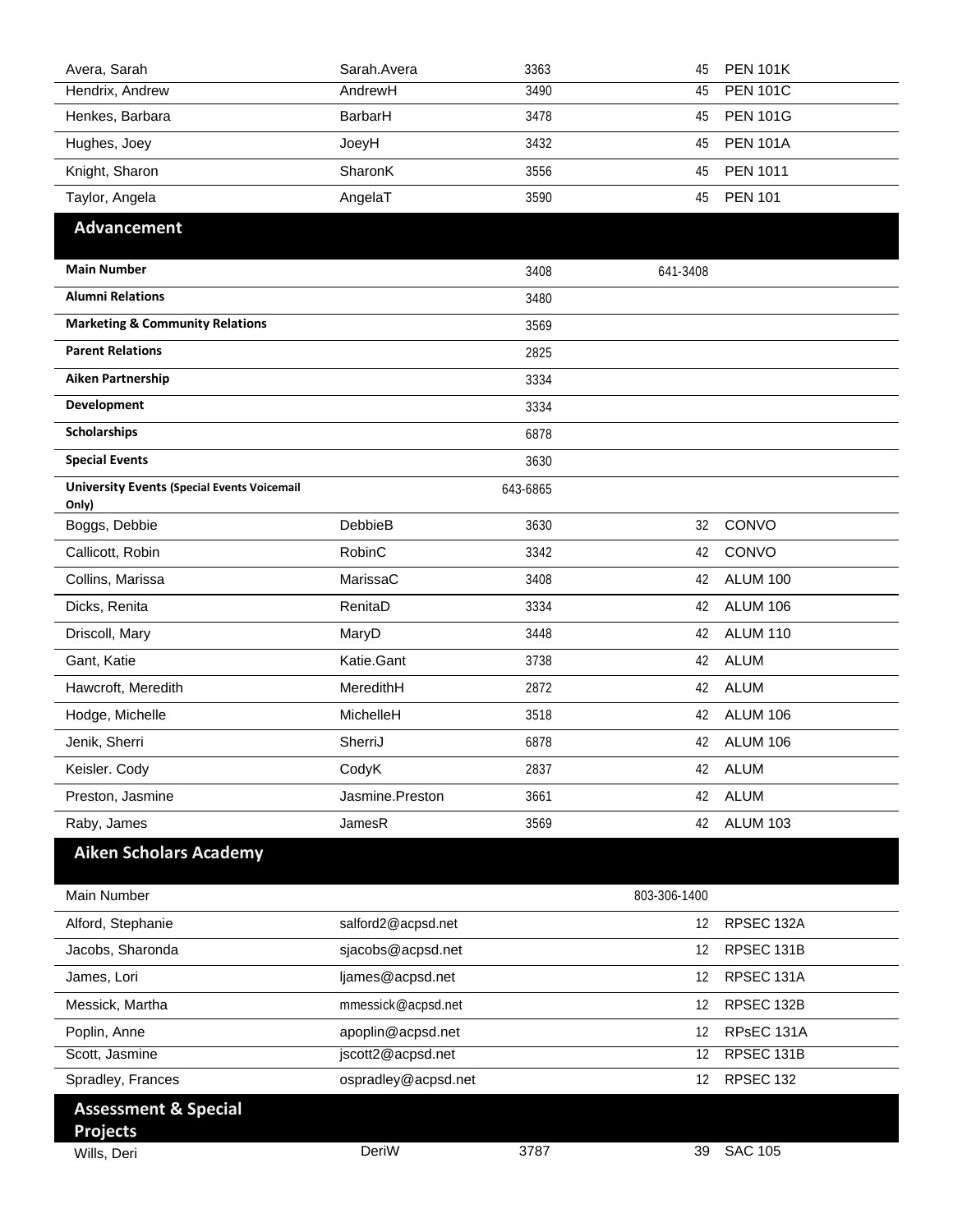| <b>Athletics</b>             |                  |      |              |                       |
|------------------------------|------------------|------|--------------|-----------------------|
| <b>Main Number</b>           |                  | 3486 | 641-3441     |                       |
| <b>Sports Information</b>    |                  | 3252 |              |                       |
| Aiken, Brandon               | <b>BrandonA</b>  | 3367 | $\mathbf{1}$ | CONVO <sub>148G</sub> |
| Carlisle, Michael            | <b>MikeC</b>     | 3528 | $\mathbf{1}$ | CONVO <sub>114</sub>  |
| Cox, Glenn                   | GlennC           | 3373 | 1            | CONVO <sub>127</sub>  |
| Deer, Hank                   | Hankd            | 3651 | 1            | CONVO <sub>118</sub>  |
| Gilmer, Zach                 | Zachary.Gilmer   |      | 1            | CONVO                 |
| Hager, Brent                 | <b>BrentH</b>    | 3252 | 1            | CONVO                 |
| Hall, Timothy                | TimH             | 3331 | 1            | CONVO <sub>113</sub>  |
| Hand, Brennan                | Brennan.Hand     | 6862 | 1            | CONVO <sub>106</sub>  |
| Herlihy, Jim                 | JimH             | 3406 | 1            | CONVO <sub>115</sub>  |
| Holder, Michael              | MichaelH         | 3531 | 1            | <b>BASE</b>           |
| Hood, Susan                  | SusanHo          | 3301 | 1            | CONVO <sub>113</sub>  |
| Jeanes, John                 | JohnJ            | 3534 | 1            | <b>BASE</b>           |
| Knight, Thomas               | TJ.Knight        |      | $\mathbf{1}$ | <b>CONVO 122</b>      |
| Leonard, Marshall            | Marshall.Leonard | 6811 | 1            | <b>CONV 126</b>       |
| Miller, Mark                 | MarkM            | 3491 | 1            | CONVO <sub>117</sub>  |
| Moore, Emily                 | Emily.Moore      | 3628 | $\mathbf{1}$ | CONVO 148G            |
| Ofoje, Ike                   | IkeO             | 3717 | 1            | CONVO <sub>124</sub>  |
| Phillips, Eugene             | EugeneE          | 3717 | 1            | CONVO <sub>124</sub>  |
| Poole, Jaclin                | Jaclin.Poole     | 3462 | 1            | CONVO <sub>126</sub>  |
| Vanderslice, Mark            | MarkV            | 3438 | 1            | CONVO <sub>123</sub>  |
| Wilburn, Clarissa            | ClarissaW        | 3628 | -1           | CONVO 148G            |
| Williamson, Keri             | Keri.Williamson  | 3486 | 1            | CONVO                 |
| <b>Biology &amp; Geology</b> |                  |      |              |                       |
| <b>Main Number</b>           |                  | 3299 | 641-3251     |                       |
| Burgess, Elizabeth           | ElizabethB       | 3387 | 29           | <b>SBDG 111C</b>      |
| DeLaurier, April             | AprilD           | 3503 | 29           | <b>SBDG 106</b>       |
| Dennis, Allen                | AllenD           | 3396 | 29           | <b>SBDG 224</b>       |
| Dyer, Andrew                 | AndyD            | 3443 | 29           | <b>SBDG 101E</b>      |
| Gibson, Kelly Ann            | KellyGi          | 3379 | 29           | <b>SBDG 207</b>       |
| Hancock, Nathan              | NathanH          | 3390 | 29           | <b>SBDG 205</b>       |
| Harmon, Michele              | MicheleH         | 3607 | 29           | <b>SBDG 221A</b>      |
| Jackson, William             | <b>BillJ</b>     | 3601 | 29           | <b>SBDG 201A</b>      |
| Mander, Suchreet             | SuchreetM        | 3371 | 29           | <b>SBDG 208</b>       |
| Mills, Mary                  | MaryMi           | 3427 | 29           | <b>SBDG 203</b>       |
|                              |                  |      |              |                       |
| Ramstad, Kristina            | KristinaR        | 3439 | 29           | <b>SBDG 219A</b>      |
| Redd, Priscilla              | Simonps          | 3513 | 29           | <b>SBDG</b>           |
| Reinhart, Brad               | <b>BradR</b>     | 3425 | 29           | <b>SBDG 209</b>       |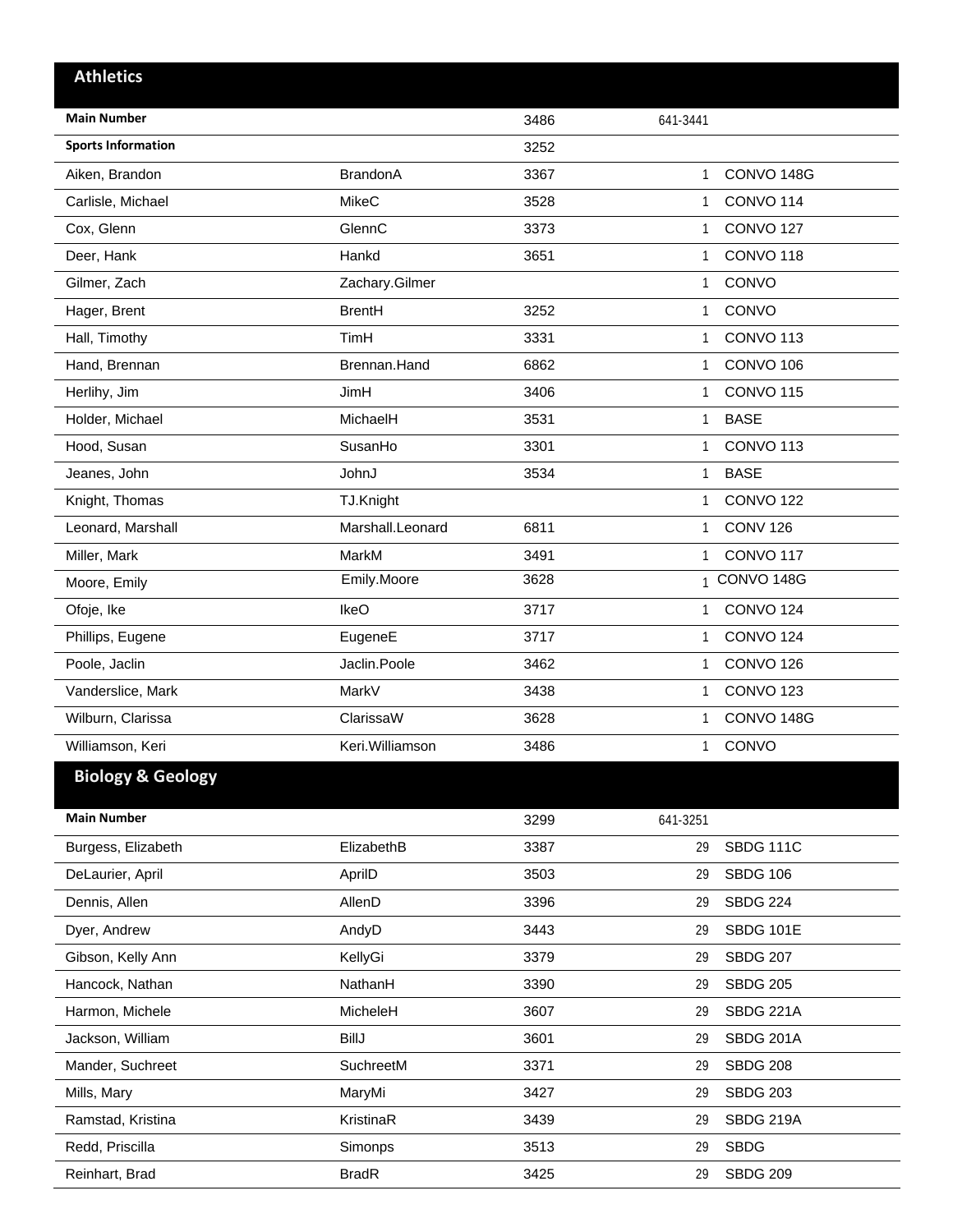| Shervette, Virginia                   | VirginiaS                         | 3605         | 29       | <b>SBDG 101A</b>   |
|---------------------------------------|-----------------------------------|--------------|----------|--------------------|
| Steen, Pam                            | PamS                              | 3349         | 29       | SBDG 111D          |
| Sullivan, Jessica                     | JessicaSu                         | 3621         | 29       | <b>SBDG 225</b>    |
| Vieyra, Michelle                      | MichelleV                         | 3608         | 29       | SBDG 111B          |
| Zelmer, Derek                         | DerekZ                            | 3472         | 29       | <b>SBDG 101C</b>   |
| <b>Bookstore</b>                      |                                   |              |          |                    |
| <b>Main Number</b>                    |                                   | 3457         | 641-3578 |                    |
| Whittikki, Serena                     | SerenaW                           | 3464         | 47       | <b>SAC 149</b>     |
| <b>Business Administration (SOBA)</b> |                                   |              |          |                    |
| <b>Main Number</b>                    |                                   |              |          |                    |
|                                       |                                   | 3340         | 641-3445 |                    |
| <b>Palmetto College</b>               |                                   | 3657         | 641-3445 |                    |
| Ben-Jebara, Marouen                   | MarouenB                          | 3509         | 27       | B&E 229            |
| Britton, Keely                        | Keely.Britton                     | 3376         | 27       | <b>B&amp;E 227</b> |
| Buckley, Gina                         | GinaB                             | 3340         | 27       | <b>B&amp;E 217</b> |
| Engel, John                           | Johnen                            | 3233         | 27       | <b>B&amp;E 220</b> |
| Goodchild, Paul                       | Paul.Goodchild                    | 3577         | 27       | <b>B&amp;E 109</b> |
| Griswold, Lindsay                     | LindsayG                          | 3350         | 27       | B&E 230            |
| Hoover, Brent                         | <b>BrentHo</b>                    | 3468         | 27       | <b>B&amp;E 105</b> |
| Hudson Jr., Link                      | PaulH                             | 3235         | 27       | B&E 231            |
| Kangogo, Nancy                        | Nancy.Kangogo                     | 3309         | 27       | B&E 232            |
| Leach, Robert                         | RobertL                           | 3713         | 27       | B&E 226            |
| Mack, Kathy                           | KathyM                            | 3231         | 27       | B&E 221            |
| Mobley, Tina                          | Tinam                             | 3-6777       | 27       | B&E 223            |
| Murphy, Robert                        | RMurphy                           | 3-6767       | 14       | <b>PEN 107A</b>    |
| Nandi, Santosh                        | NANDISAN@uscsumter.edu            | 803-938-3710 |          | 106 BA Bldg Sumter |
| Narayanaswamy, Ravi                   | RaviN                             | 3655         | 27       | <b>B&amp;E 103</b> |
| Newsom, Paul                          | PaulN                             | 3229         | 27       | B&E 233            |
| Porca, Sanela                         | SanelaP                           | 3232         | 27       | B&E 225            |
| Reeves, Ellis                         | EllisR                            | 3595         | 49       | <b>B&amp;E 100</b> |
| Rodriguez, Linda C                    | LindaR                            | 3203         | 27       | B&E 223            |
| Smith, Terrie                         | tlsmith0@uscsumter.edu            | 803-938-3710 |          | 116 BA Bldg Sumter |
| Steen, Julie                          | <b>JulieS</b>                     | 3238         | 27       | <b>B&amp;E 108</b> |
| Stewart, Liz                          | Istewart@stewartandassociates.com | 3340         | 27       | B&E 223            |
| Whittington, Terry                    | Terry. Whittington                | 4382         | 27       |                    |
| Xie, Frank                            | FrankX                            | 3242         | 27       | <b>B&amp;E 106</b> |
| <b>Business Services</b>              |                                   |              |          |                    |
| <b>Main Number</b>                    |                                   | 3543         | 641-3693 |                    |
| Calvin, Sharonne                      | Sharonne.Calvin                   | 3495         | 16       | <b>PEN 114</b>     |
| Flach, Robin                          | Robin.Flach                       | 3419         | 16       | <b>PEN 114</b>     |
| Hammond, Julie                        | Julie.Hammond                     | 3456         | 16       | <b>PEN 114</b>     |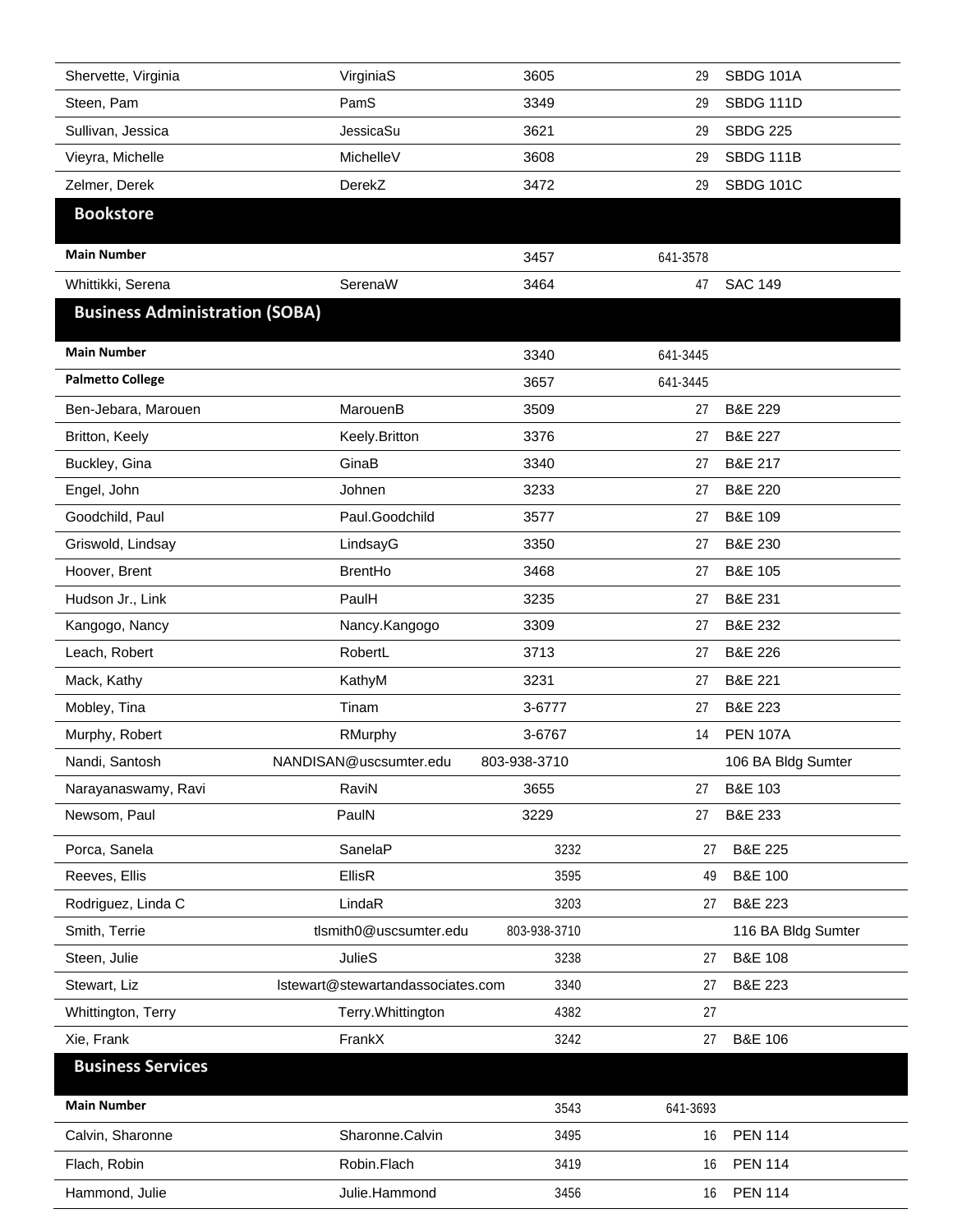| Hayes, Debbie                                  | DebbieH            | 3584 | 16       | <b>PEN 114</b>       |
|------------------------------------------------|--------------------|------|----------|----------------------|
| Pearson, Debbie Hayes                          | DebbieH            | 3584 | 16       | <b>PEN 114</b>       |
| <b>Campus Auxiliary &amp; Support Services</b> |                    |      |          |                      |
| <b>Purchasing</b>                              |                    | 3397 | 641-3516 |                      |
| Housekeeping                                   |                    | 3414 |          |                      |
| <b>Mailroom</b>                                |                    | 3255 | 641-3516 |                      |
| <b>Copy Center</b>                             |                    | 3253 | 641-3516 |                      |
| Bolen, Ray                                     | RayB               | 3253 | 51       | SUPMT 101A           |
| DiFranco, Heidi                                | HeidiD             | 3397 | 48       | SUPMT <sub>111</sub> |
| Jenik, Jeff                                    | JeffJ              | 3258 | 48       | SUPMT 109            |
| Williams, Herbert                              | HerbertW           |      | 48       |                      |
| <b>Campus Recreation &amp; Wellness</b>        |                    |      |          |                      |
| <b>Main Number</b>                             |                    | 3641 | 641-3723 |                      |
| <b>Natatorium</b>                              |                    | 3431 |          |                      |
| Guy, Holly                                     | HollyG             | 3734 | 33       | <b>B&amp;E 020A</b>  |
| Nelson, Katelyn                                | KatelynN           | 3667 | 33       | <b>B&amp;E 020B</b>  |
| Padgett, Mila                                  | MilaP              | 3230 | 33       | B&E 023              |
| Philbeck, Ross                                 | RossP              | 3782 | 33       | <b>B&amp;E 020D</b>  |
| Price, Woody                                   | WoodrowP           | 2853 | 33       | <b>B&amp;E 020A</b>  |
| <b>Career Services</b>                         |                    |      |          |                      |
| <b>Main Number</b>                             |                    | 3440 | 641-3652 |                      |
| Clark, Mary                                    | MaryC              | 3440 | 17       | <b>PEN 108</b>       |
| Feraldi, Corey                                 | CoreyF             | 3280 | 17       | <b>PEN 108E</b>      |
| Trowell, Tareka (Rose)                         | Rose.Trowell       | 3533 | 17       | <b>PEN 108C</b>      |
| <b>Center for Student Achievement</b>          |                    |      |          |                      |
| <b>Main Number</b>                             |                    | 3297 | 641-3578 |                      |
| Cederstrom, Collytte                           | ColytteC           | 6819 | 6        | LIBRY 112A           |
| Barnwell, Rebecca                              | RebeccaBa          | 2254 |          | <b>LIBRY</b>         |
| Hartley, Sheneika                              | SheneikaH          | 3297 | 6        | LIBRY 106H           |
| <b>Chancellor's Office</b>                     |                    |      |          |                      |
| <b>Main Number</b>                             |                    | 3434 | 641-3362 |                      |
| Heimmermann, Daniel                            | Daniel.Heimmermann | 3403 | 43       | <b>PEN 111</b>       |
| Williams, Carmen                               | CarmenW            | 3434 | 43       | <b>PEN 111C</b>      |
| <b>Chemistry &amp; Physics</b>                 |                    |      |          |                      |
| <b>Main Number</b>                             |                    | 3299 | 641-3251 |                      |
| Borders, Bryan                                 | Bryan.Borders      | 3378 | 29       | <b>SBDG 303</b>      |
| Glenn, Susan                                   | SusanGlenn         | 6940 | 29       | <b>SBDG 321</b>      |
| Hancock, Nathan                                | NathanH            | 3390 | 29       | <b>SBDG 205</b>      |
| Kochar, Tavleen                                | Tavleen.Kochar     | 3755 | 29       | <b>SBDG 305</b>      |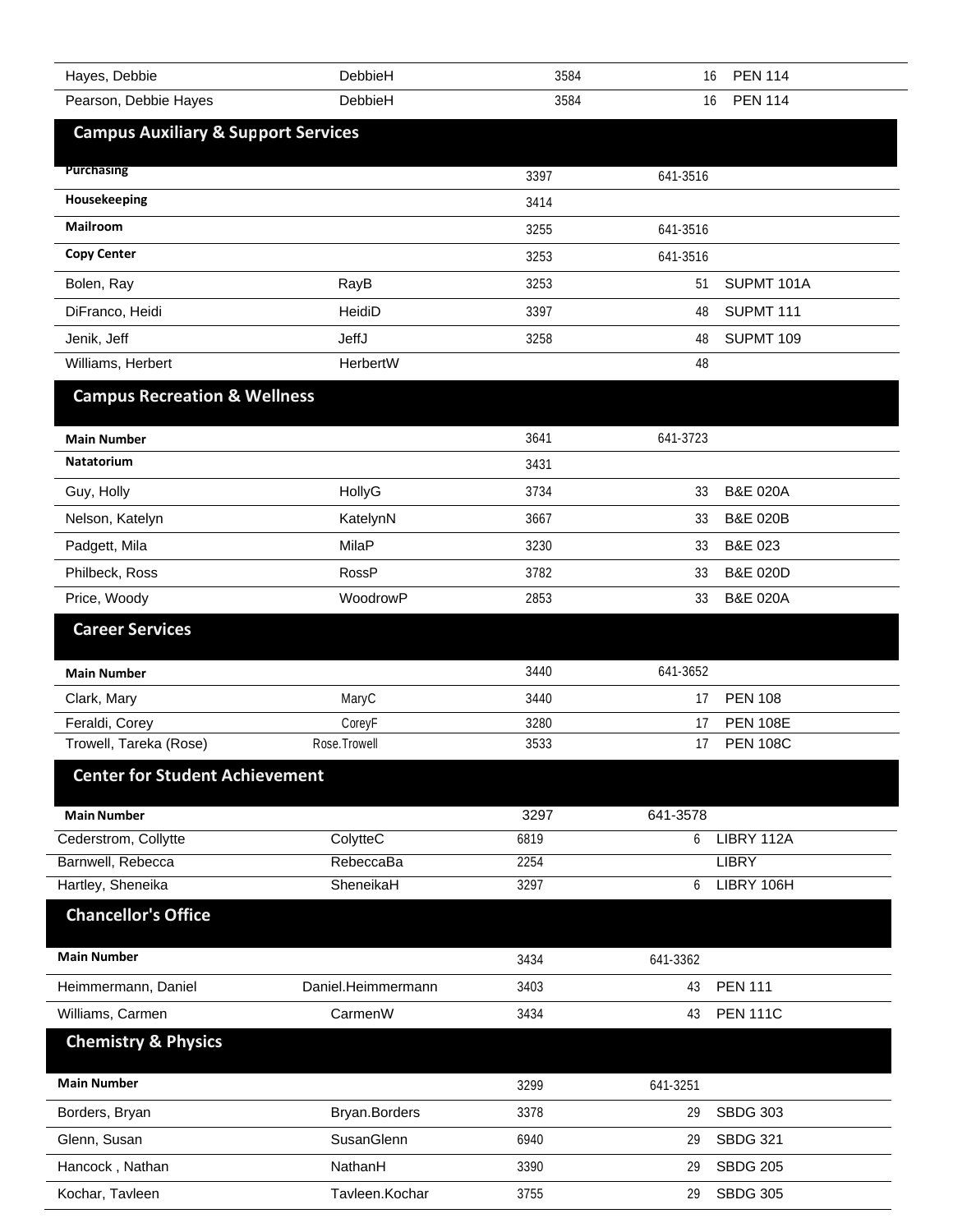| Marshall, Nicholas                                       | NicholasM    | 3409     | 29        | <b>SBDG 303</b>       |  |
|----------------------------------------------------------|--------------|----------|-----------|-----------------------|--|
| Miller, Neil                                             | <b>NeilM</b> | 3453     | 29        | <b>SBDG 323</b>       |  |
| Roberts, Kenneth                                         | KenR         | 3561     | 29        | SBDG 322A             |  |
| Rowe, Gerard                                             | GerardR      | 3429     | 29        | <b>SBDG 307</b>       |  |
| Stoudemayer, Melissa                                     | MelissaS     | 2869     | 29        | <b>SBDG 302</b>       |  |
| Strickhouser, Rachel                                     | RachelS      | 3466     | 29        | <b>SBDG 305</b>       |  |
| White, Douglas                                           | DouglasW     | 3420     | 29        | <b>SBDG 309</b>       |  |
| <b>Children's Center</b>                                 |              |          |           |                       |  |
| <b>Main Number</b>                                       |              |          |           |                       |  |
|                                                          |              | 3385     |           |                       |  |
| Davis, Tia                                               | Tia.Davis    |          | 10        | CHILD                 |  |
| Mazzola, Karen                                           | KarenMaz     | 3385     | 10        | CHILD                 |  |
| Williams, Lynn                                           | LynnWi       | 3385     | 10        | CHILD 101             |  |
| Young, Kim                                               | KimY         | 3484     | 10        | CHILD                 |  |
| <b>College of Arts, Humanities, &amp; Social Science</b> |              |          |           |                       |  |
| <b>Main Number</b>                                       |              | 3498     | 641-3461  |                       |  |
| Charles, Kerri                                           | KerriC       | 3481     | 26        | <b>H&amp;SS 204B</b>  |  |
| Hollingsworth, Mark                                      | MarkH        | 3784     | 30        | H&SS 204A1            |  |
| Holt, Bethany                                            | Bethany.Holt | 3498     | 30        | <b>H&amp;SS 204A</b>  |  |
| <b>College of Sciences and Engineering</b>               |              |          |           |                       |  |
|                                                          |              |          |           |                       |  |
|                                                          |              |          |           |                       |  |
| <b>Main Number</b>                                       |              | 3458     | 641-3382  |                       |  |
| Communication                                            |              |          |           |                       |  |
| <b>Main Number</b>                                       |              | 3481     | 641-3461  |                       |  |
| Han, Bing                                                | <b>Bingh</b> | 3530     | 26        | <b>H&amp;SS 204B1</b> |  |
| Humphrey, Teresa                                         | TerriH       | 3632     | 26        | <b>H&amp;SS 206B</b>  |  |
| Laura, Barbara                                           | BarbaraL     | 3475     | 26        | <b>H&amp;SS 206A</b>  |  |
| Morris, David                                            | DavidM       | 3225     | 26        | <b>H&amp;SS B10</b>   |  |
| Munsell, Jason                                           | JasonM       | 3604     | 26        | <b>H&amp;SS B11</b>   |  |
| Rutland-Addy, Lynn                                       | LynnR        | 3475     | 26        | <b>H&amp;SS 206A</b>  |  |
| Triana, Benjamin                                         | BenT         | 3496     | 26        | <b>H&amp;SS B8</b>    |  |
| Wallace, Jeffrey                                         | JeffreyW     | 3632     | 26        | <b>H&amp;SS 206B</b>  |  |
| Webb, Elizabeth                                          | ElizabethW   | 3771     | 26        | <b>H&amp;SS B4</b>    |  |
| Whitten, Rachel                                          | Rwhitten     | 3546     | 26        | <b>H&amp;SS B9</b>    |  |
| <b>Computer Services</b>                                 |              |          |           |                       |  |
| <b>Main Number</b>                                       |              | 3355     | 641-3494  |                       |  |
| <b>CSD After-Hours Outage Reporting</b>                  |              | 265-5266 |           |                       |  |
| <b>CSD Help Desk</b>                                     |              | 4357     | 641-3391* |                       |  |
| <b>Instructional Services</b>                            |              | 2838     |           |                       |  |
| Bryant, Lisa                                             | LisaB        | 3502     | 18        | <b>PEN 103</b>        |  |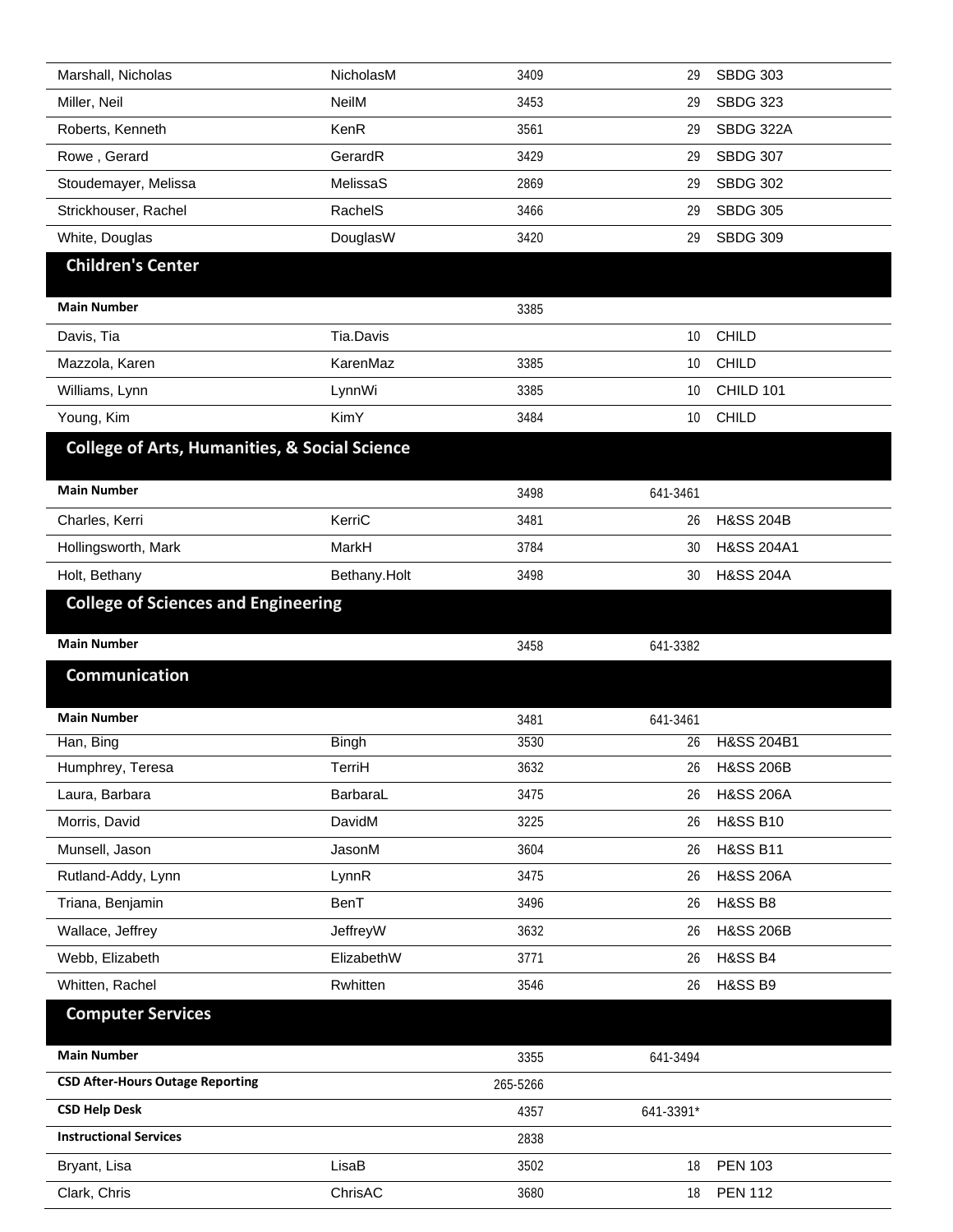| Doe, Shannon                             | Doesd           | 3678     | 18       | <b>PEN 236</b>       |
|------------------------------------------|-----------------|----------|----------|----------------------|
| Elder, David                             | David.Elder     | 3591     | 18       | <b>PEN 106</b>       |
| Golson, Lamar                            | LamarG          | 3648     | 18       | <b>B&amp;E 238C</b>  |
| Lopez, Amber                             | AmberL          | 3585     | 18       | <b>B&amp;E 238C</b>  |
| Patton, Mark                             | MarkP           | 3696     | 18       | <b>PEN 103</b>       |
| Pringle, Ernest                          | ErnestP         | 3345     | 18       | <b>PEN 236F</b>      |
| Spires, Chris                            | ChrisS          | 3463     | 18       | <b>B&amp;E 238B</b>  |
| Williamson, Sade                         | Sade.Williamson | 3678     | 18       | <b>PEN 236D</b>      |
| <b>Convocation Center</b>                |                 |          |          |                      |
| <b>Main Number</b>                       |                 | 643-6901 | 641-2860 |                      |
| Glessner, Justin                         | <b>JustinG</b>  | 3715     | 12       | CONVO                |
| Hall, Timothy                            | TimH            | 3331     | 1        | CONVO <sub>113</sub> |
| <b>Counseling Center</b>                 |                 |          |          |                      |
| <b>Main Number</b>                       |                 | 3609     | 641-3677 |                      |
| <b>Peer Educators</b>                    |                 | 3586     |          |                      |
| Cullum, Dana                             | DanaC           | 3609     | 15       | <b>SESB 107</b>      |
| Lindler, Cheryl                          | CherylL         | 3626     | 15       | <b>SESB 107</b>      |
| Mustion, Marissa                         | Marissa.Mustion | 3609     | 15       | <b>SESB 107</b>      |
| Smoak, Teresa                            | Teresa.Smoak    | 3497     | 15       | <b>SESB 107C</b>     |
| <b>Dining Services</b>                   |                 |          |          |                      |
| <b>Dining Services - Main Office</b>     |                 | 3293     |          |                      |
| <b>Dining Services- Catering</b>         |                 | 3596     |          |                      |
| <b>Dining Services- H&amp;SS Station</b> |                 | 3573     |          |                      |
| <b>Dining Services- Pacer Market</b>     |                 | 6744     |          |                      |
| Dining Services- SAC Café                |                 | 3293     |          |                      |
| <b>Menu Hotline</b>                      |                 | 643-6800 |          |                      |
| <b>Starbucks</b>                         |                 | 3799     |          |                      |
| Doran, Elizabeth                         | ElizabethD      | 3293     |          | SAC                  |
| Dudley, Carrie                           | CarrieD         | 3596     |          | <b>SAC</b>           |
| <b>Disability Services</b>               |                 |          |          |                      |
| <b>Main Number</b>                       |                 | 643-6815 | 641-3677 |                      |
|                                          |                 |          |          |                      |
| Robinson, Sandra                         | SandraR         | 6816     | 15       | B&E 130              |
| <b>Distance Learning</b>                 |                 |          |          |                      |
|                                          |                 |          |          |                      |
| <b>Economic Development Partnership</b>  |                 |          |          |                      |
|                                          |                 |          |          |                      |
| <b>Main Number</b>                       |                 | 3300     | 641-3369 |                      |

Daugherty, Theresa **TDaugherty** 3296 3296 8 PEN 111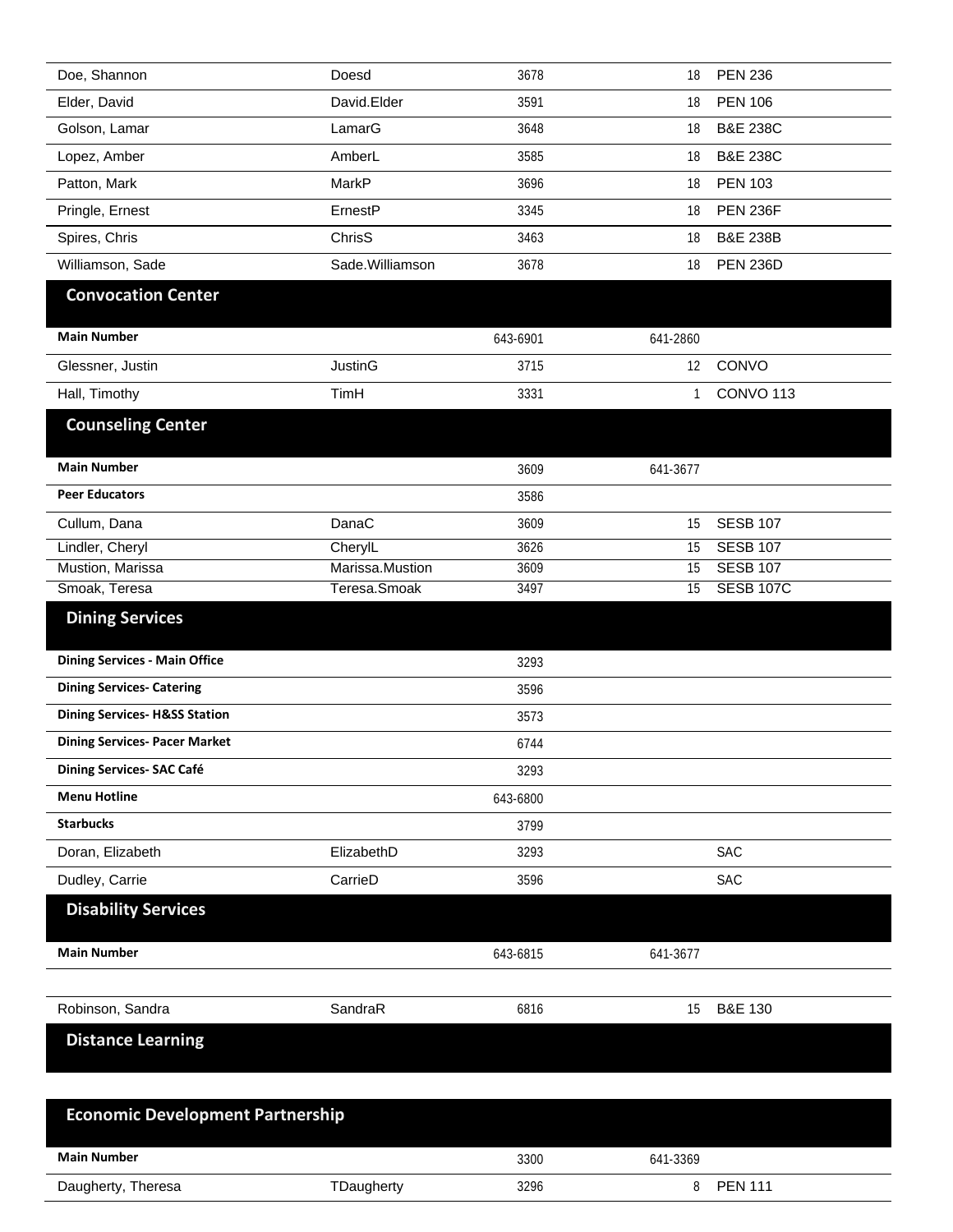| Larry, Jonathan              | JLarry           | 3597 | 8        | <b>PEN 111</b>       |
|------------------------------|------------------|------|----------|----------------------|
| Williams, Will               | WWilliams        | 3368 | 8        | <b>PEN 111</b>       |
| <b>Education</b>             |                  |      |          |                      |
| <b>Main Number</b>           |                  | 3483 | 641-3698 |                      |
| <b>Aiken Writing Project</b> |                  | 3571 |          |                      |
| <b>Curriculum Lab</b>        |                  | 3483 |          |                      |
| Beck, Judy                   | JudyB            | 3483 | 28       | <b>B&amp;E 210C</b>  |
| Besser, Erin                 | ErinBe           | 3712 | 28       | <b>B&amp;E 210E</b>  |
| Coleman, Bridget             | <b>BridgetC</b>  | 3792 | 28       | <b>B&amp;E 215</b>   |
| Collazo, Judy                | JudyC            | 3240 | 28       | <b>B&amp;E 210D</b>  |
| Dunlap, Randa                | Randa.Dunlap     | 3685 | 28       | <b>B&amp;E 216</b>   |
| Hanson, Kay                  | KayH             | 3212 | 28       | <b>B&amp;E 205</b>   |
| Hester, Kelly                | KellyH           | 3663 | 28       | <b>B&amp;E 210C</b>  |
| Lintner, Timothy             | <b>TLintner</b>  | 3564 | 28       | <b>B&amp;E 206</b>   |
| Luchie, Skydasia             | Skydasia.Luchie  | 3663 | 28       | <b>B&amp;E 210</b>   |
| Maness, Brandie              | <b>BManess</b>   | 3216 | 28       | <b>B&amp;E 204</b>   |
| Martin, Melissa              | MelissaMa        | 3381 | 28       | <b>B&amp;E 204C</b>  |
| Martin, Monica               | MonicaM          | 3483 | 28       | <b>B&amp;E 210</b>   |
| McClellan, Sally             | SallyM           | 3289 | 28       | <b>B&amp;E 218</b>   |
| McMurtrie, Deborah           | DeborahMc        | 2834 | 28       | B&E 214              |
| Rasheed, Michelle            | Michelle.Rasheed | 3209 | 28       | <b>B&amp;E 209</b>   |
| Rinder, Jeremy               | JeremyR          | 3522 | 28       | <b>B&amp;E 204A</b>  |
| Schweder, Windy              | WindyS           | 3689 | 28       | <b>B&amp;E 219</b>   |
| Scraper, Joel                | JoelS            | 3306 | 24       | <b>ETHR 131</b>      |
| Senn, Gary                   | GaryS            | 3558 | 3        | RPSEC 303            |
| Senn, Mandy                  | <b>MSenn</b>     | 3752 | 28       |                      |
| Tyler, Vernelle              | VernellT         | 3202 | 28       | B&E 212              |
| <b>English</b>               |                  |      |          |                      |
| <b>Main Number</b>           |                  | 3498 | 641-3461 |                      |
| <b>Writing Room</b>          |                  | 3262 |          |                      |
| <b>Writing Assessment</b>    |                  | 3208 |          |                      |
| Bruzina, David               | DavidB           | 3416 | 30       | <b>H&amp;SS B3</b>   |
| Carlson, Eric                | EricC            | 3469 | 30       | <b>H&amp;SS A4</b>   |
| Fornes, Karl                 | KarlF            | 3706 | 30       | <b>H&amp;SS 208B</b> |
| Geyer, Andrew                | AGeyer           | 3239 | 30       | H&SS 204A2           |
| Hagstette, Todd              | ToddH            | 3479 | 30       | <b>H&amp;SS A7</b>   |
| Hampton, Jill                | JillH            | 3437 | 30       | <b>H&amp;SS A5</b>   |
| Higbee, Douglas              | DouglasH         | 3436 | 30       | <b>H&amp;SS A6</b>   |
| Miller, Matt                 | MatthewM         | 3208 | 30       | <b>H&amp;SS A3</b>   |
| Miller, Zeke                 | ZekeM            | 3519 | 30       | <b>H&amp;SS 209A</b> |
| Roberson, Loren              | Skye.Roberson    | 3735 | 30       | <b>H&amp;SS 112A</b> |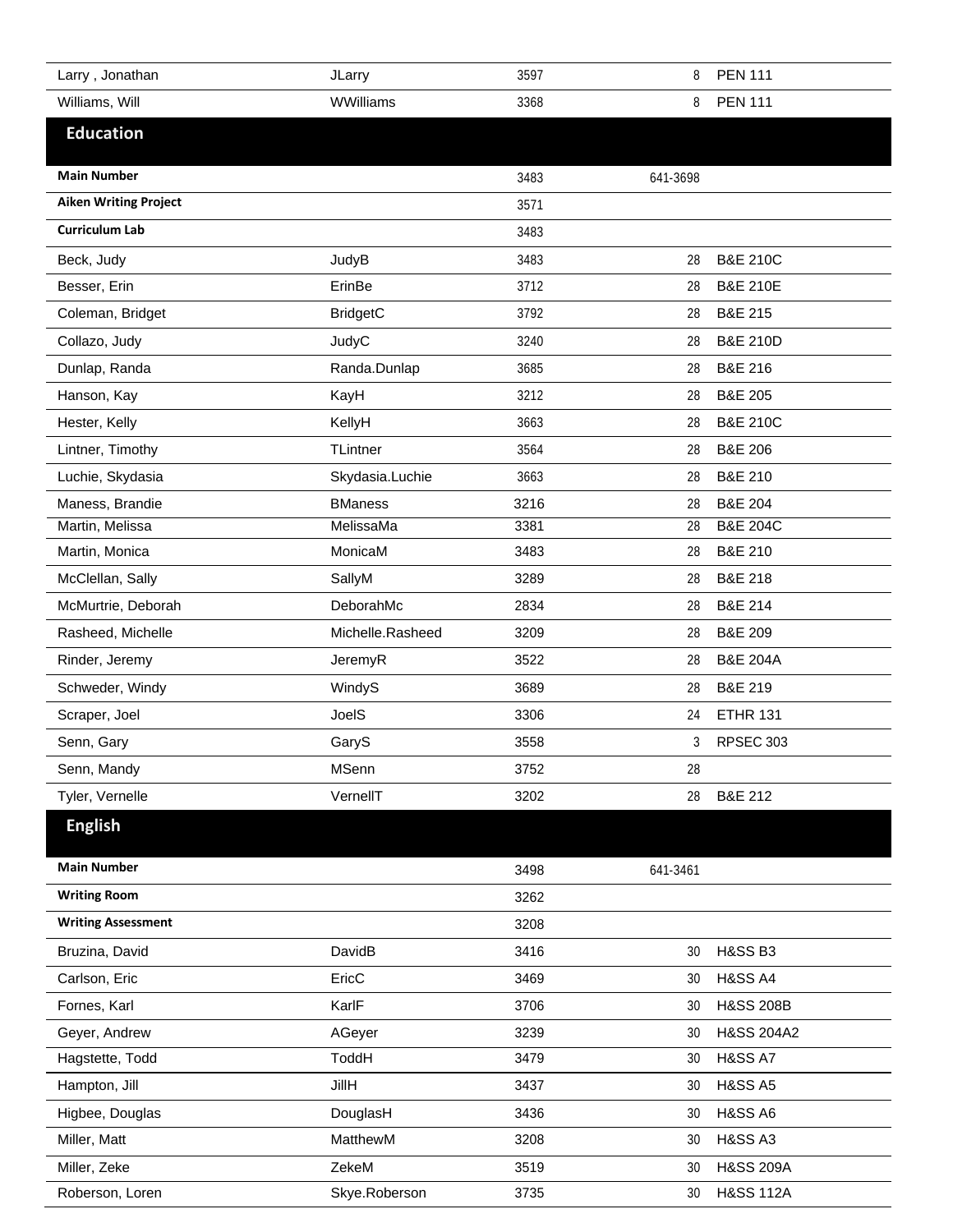| Saine, Jim                                                      | <b>JimS</b>    | 3467 | 30       | <b>H&amp;SS 209B</b> |
|-----------------------------------------------------------------|----------------|------|----------|----------------------|
| Seeger, Roy                                                     | RoyS           | 3570 | 30       | <b>H&amp;SS A8</b>   |
| Smith, Katie Kalpin                                             | KatieK         | 3400 | 30       | <b>H&amp;SS 208A</b> |
| Warren, Amanda                                                  | AmandaW        | 3402 | 30       | <b>H&amp;SS A10</b>  |
| Wilson, Edward                                                  | EdW            | 3519 | 30       | <b>H&amp;SS 209B</b> |
| Wise, Julie                                                     | JulieW         | 3405 | 30       | <b>H&amp;SS A9</b>   |
| <b>Enrollment Management</b>                                    |                |      |          |                      |
| <b>Main Number</b>                                              |                | 3487 | 641-3727 |                      |
| Hodgins, Jamiaquel'le                                           | JamiH          | 3487 | 35       | <b>PEN 101</b>       |
| Robb, Daniel                                                    | DanR           | 3272 | 35       | <b>PEN 101E</b>      |
| Snyder, Jessica                                                 | Jessica.Snyder | 3487 | 35       | <b>PEN 101D</b>      |
| <b>Etherredge Center</b>                                        |                |      |          |                      |
| <b>Main Number</b>                                              |                | 3305 | 641-3691 |                      |
| Crook, Paul                                                     | PaulC          | 3327 | 24       | ETHR 120B            |
| McClary, Carlee                                                 | Carlee.McClary | 3328 | 24       | <b>ETHR 120</b>      |
| Mitchell, Jo Anna                                               | JoannaM        | 3699 | 24       | <b>ETHR</b>          |
| <b>Exercise and Sports Science</b>                              |                |      |          |                      |
| <b>Main Number</b>                                              |                | 3667 |          |                      |
| Craps, Jami                                                     | JamiC          | 3774 | 33       | <b>B&amp;E 004</b>   |
| DeWitt, Chris                                                   | ChrisD         | 3711 | 33       | <b>B&amp;E 104</b>   |
| Gelinas, Patrick                                                | PatrickG       | 3207 | 33       | B&E 132              |
| Hatchett, Andrew                                                | AndrewHat      | 3682 | 33       | B&E 133              |
| Nelson, Katelyn                                                 | KatelynN       | 3667 | 33       | <b>B&amp;E 020D</b>  |
| Padgett, Mila                                                   | MilaP          | 3230 | 33       | B&E 020              |
| Parr, Brian                                                     | <b>BrianP</b>  | 3793 | 33       | B&E 213              |
| Price, Woody                                                    | WoodrowP       | 2853 | 33       | B&E 022              |
| Reckart, Ward                                                   | WardR          | 3748 | 33       | <b>B&amp;E 128</b>   |
| <b>External Programs, Continuing Education, and Conferences</b> |                |      |          |                      |
| <b>Conference Center</b>                                        |                | 3719 | 641-3580 |                      |
| <b>Continuing Education</b>                                     |                | 3625 | 641-3580 |                      |
| <b>McGrath Computer Learning Center</b>                         |                | 3783 |          |                      |
| Poland, Ruth                                                    | Ruth.Poland    | 3719 |          | 20 B&E 111           |
| St. John, Michael                                               | MichaelS       | 3681 |          | <b>B&amp;E 126A</b>  |
| <b>Finance and Administration</b>                               |                |      |          |                      |
| Arbaugh, Dana                                                   | DanaA          | 3310 | 16       | <b>PEN 116H</b>      |
| O'Conor, Amanda                                                 | AmandaO        | 3310 | 16       | <b>PEN 116H</b>      |
| Osbon, Angie                                                    | AngieO         | 3662 | 16       | <b>PEN 116C</b>      |
| Reagin, Cam                                                     | CamR           | 3399 | 16       | <b>PEN 116D</b>      |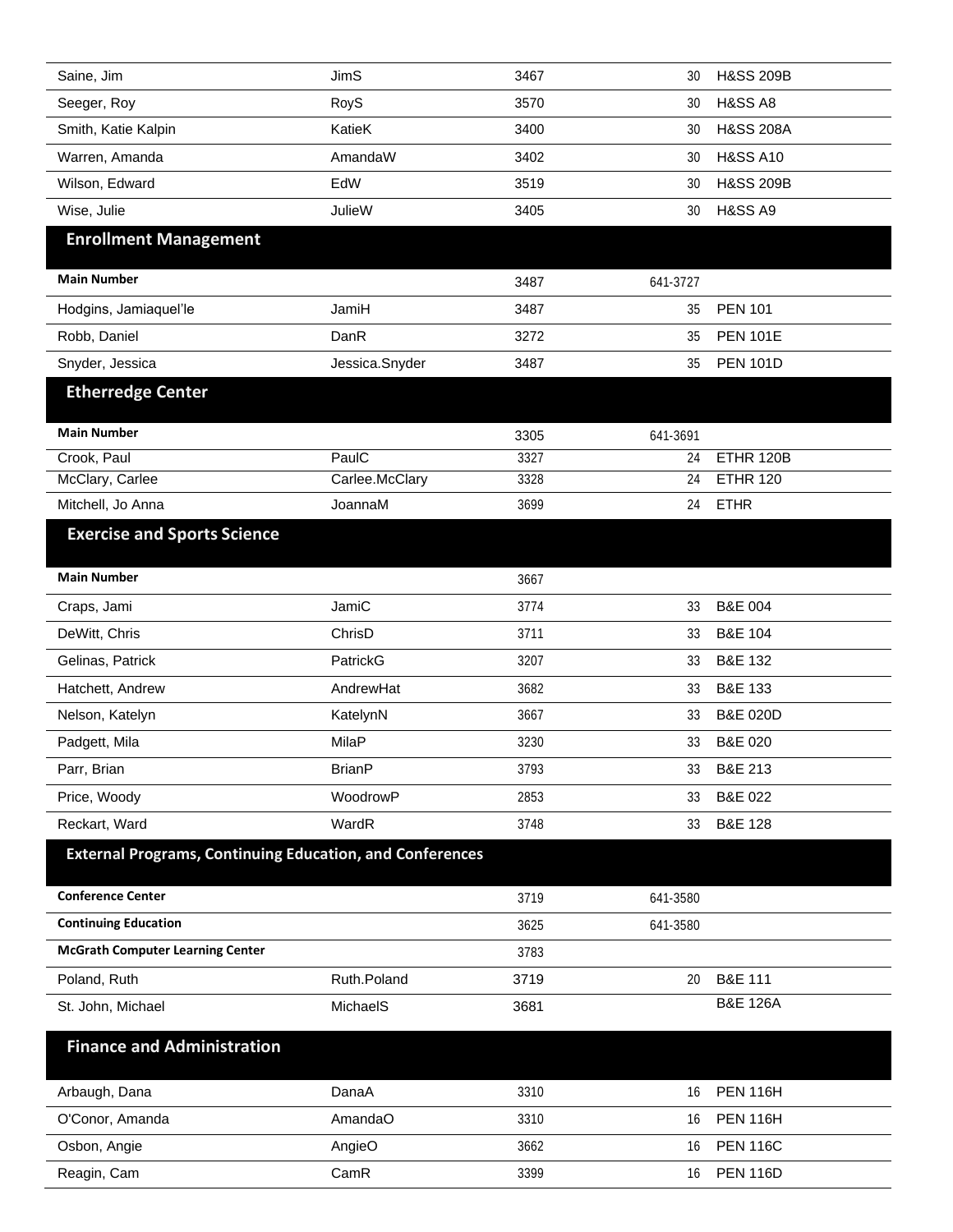| Zollinger, Jenni                            | JenniZ           | 3644     | 16             | <b>PEN 116</b>       |
|---------------------------------------------|------------------|----------|----------------|----------------------|
| <b>Financial Aid</b>                        |                  |          |                |                      |
| <b>Main Number</b>                          |                  | 3476     | 643-6840       |                      |
| Carter, Tony                                | TonyC            | 3444     | 46             | <b>PEN 102C</b>      |
| Edwards, Jack                               | <b>JackE</b>     | 3356     | 46             | <b>PEN 102A2</b>     |
| Harris, Benita                              | Benita.Harris    | 3476     | 46             | <b>PEN 102G</b>      |
| Hugee, Alicia                               | AliciaH          | 3372     | 46             | <b>PEN 102B</b>      |
| Keisler, Brook                              | <b>BrookK</b>    | 3669     | 46             | <b>PEN 102A1</b>     |
| Martin, Beth                                | Beth.Martin      | 3488     | 46             | <b>PEN 102A</b>      |
| Middlebrooks, Julia                         | Jam63            | 3565     | 46             | <b>PEN 102E</b>      |
| <b>History/Political Science/Philosophy</b> |                  |          |                |                      |
| <b>Main Number</b>                          |                  | 3498     | 641-3461       |                      |
| Boersner-Hererra                            | Adriana.Boersner | 3221     | 30             | H&SS C6              |
| Deal, Roger                                 | RogerD           | 3673     | 30             | <b>H&amp;SS C3</b>   |
| Dillard-Wright, Devi B.                     | Devi B.          | 3339     | 30             | <b>H&amp;SS C4</b>   |
| Gannon, Lori                                | Lori.Gannon      | 3498     | 30             | H&SS 101             |
| Georgian, Elizabeth                         | Georgian         | 3200     | 30             | <b>H&amp;SS C10</b>  |
| Griffin, Jeanie                             | JeanieG          | 3498     | 30             | <b>H&amp;SS 204A</b> |
| Helsley, Alexia                             | AlexiaH          | 3223     | 30             | <b>H&amp;SS C1</b>   |
| King, Sarah                                 | Sarah.King       | 3226     | 30             | <b>H&amp;SS C11</b>  |
| Krumm, Mitchell                             | MitchellK        | 3383     | 30             | <b>H&amp;SS C2</b>   |
| Peterson, Heather                           | HeatherO         | 3551     | 30             | <b>H&amp;SS C8</b>   |
| Pierce, Samuel                              | Samuel.Pierce    | 3224     | 30             | <b>H&amp;SS C9</b>   |
| Smith, Shannon                              | ShannonD         | 3632     | 30             | <b>H&amp;SS 206B</b> |
| Thornburg, Matthew                          | MatthewTh        | 3222     | 30             | <b>H&amp;SS C7</b>   |
| Young, Sarah                                | SarahY           | 3227     | 30             | <b>H&amp;SS C5</b>   |
| <b>Housing</b>                              |                  |          |                |                      |
| <b>Main Number</b>                          |                  | 3790     | 641-3785       |                      |
| <b>Pacer Commons</b>                        |                  | 3767     | 643-6869       |                      |
| <b>Pacer Crossings</b>                      |                  | 644-2170 | 641-3785       |                      |
| <b>Pacers Downs Office</b>                  |                  | 3768     |                |                      |
| Clark, Michelle                             | MichelleC        | 3477     | $\overline{7}$ | <b>CROSS 130</b>     |
| Copley, Madison                             | MadisonC         | 2171     | 7              | <b>CROSS 116</b>     |
| Crosby, Jeffery                             | JefferyC         | 3477     | 7              | <b>CROSS 130</b>     |
| Depaula, Felipe                             | Sdapaula         | 3477     | $\overline{7}$ | <b>COMM 130</b>      |
| Kerr, Kevin                                 | KevinK           | 3246     | 7              | <b>CROSS 130</b>     |
| Ruth, Robert                                | RobertR          | 3576     | $\overline{7}$ | <b>CROSS 130</b>     |
| Smith-Dunbar, Hope                          | HopeS            | 3786     | $\overline{7}$ | <b>CROSS 130</b>     |
| Spires, Bradley                             | <b>BradleyS</b>  | 3788     | $\overline{7}$ | <b>DOWN</b>          |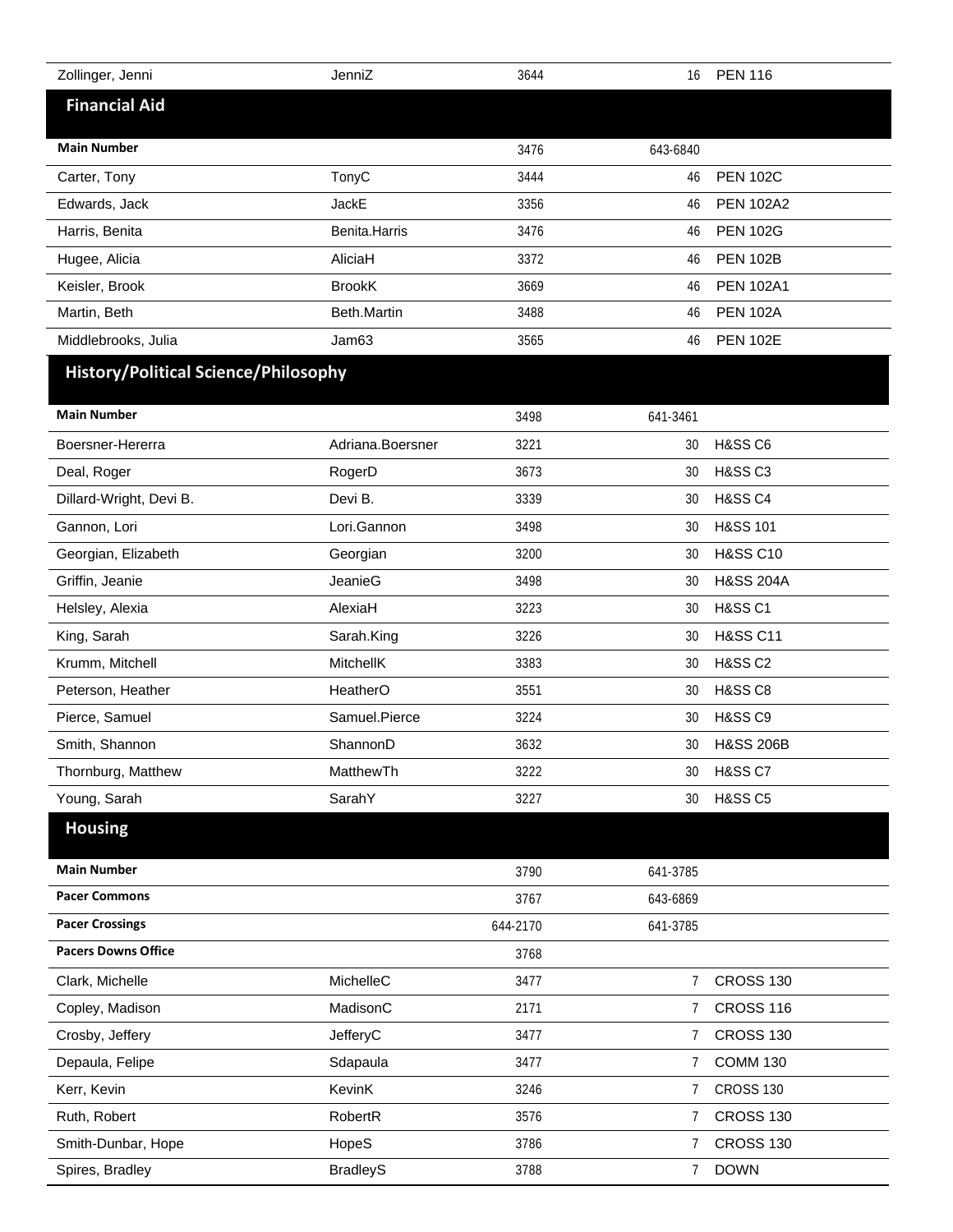| Turner, Latina                                      | <b>Turnerls</b>         | 3789     | $\overline{7}$ | <b>CROSS 130</b>     |
|-----------------------------------------------------|-------------------------|----------|----------------|----------------------|
| Williamson, Christopher                             | ChristopherW            | 3477     | 7              | <b>CROSS 130</b>     |
| <b>Human Resources</b>                              |                         |          |                |                      |
| <b>Main Number</b>                                  |                         | 3317     | 641-3693       |                      |
| Hayes, Carla                                        | CarlaH                  | 3645     | 38             | <b>PEN 116B</b>      |
| Johnson, Amanda                                     |                         |          | 38             |                      |
| Noble, Jessica                                      | Jessica.Noble           | 3455     | 38             | <b>PEN 116</b>       |
| Socha, Elizabeth                                    | Hodgesed                | 3317     | 38             | <b>PEN 116F</b>      |
| Stone, Tristan                                      | TristanS                | 3455     | 38             | <b>PEN 116</b>       |
| Wilson, Melissa                                     | MelissaW                | 3318     | 38             | <b>PEN 116A</b>      |
| Institutional Effectiven ess, Research & Compliance |                         |          |                |                      |
| <b>Main Number</b>                                  |                         | 3205     | 641-3562       |                      |
| Barlow, Jessica                                     | JessicaB                | 3205     | 5              | <b>RM 106A</b>       |
| Dawe, Lloyd                                         | LloydD                  | 3338     | 5              | <b>H&amp;SS 101D</b> |
| O'Banion, Alisha                                    | AlishaO                 | 2855     | 5              | <b>RM 106B</b>       |
| Spensley, Nicole                                    | NicoleSp                | 3338     | 5              | <b>RM 106C</b>       |
|                                                     |                         |          |                |                      |
| <b>Instructional Services</b>                       |                         |          |                |                      |
| Fulmer, Jeremy                                      | JeremyF                 |          | 31             | RPSEC 315            |
| Grigsby, James                                      | JamesG                  | 6825     | 31             | RPSEC 315            |
| Ready, Barry                                        | <b>BarryR</b>           | 3602     | 31             | <b>B&amp;E 008</b>   |
| Languages, Literatures, & Cultures                  |                         |          |                |                      |
| <b>Main Number</b>                                  |                         | 3481     | 641-3461       |                      |
| Ashton, Timothy                                     | TimothyA                | 3204     | 26             | H&SS 204B2           |
| Flannigan, Robert                                   | RobertF                 | 3519     | 26             | <b>H&amp;SS 209A</b> |
| Orozco, Stephanie                                   | SOrozco                 | 3308     | 26             | <b>H&amp;SS B6</b>   |
| Stenger, Karl L                                     | KarlS                   | 3308     | 26             | <b>H&amp;SS D2</b>   |
| <b>Library</b>                                      |                         |          |                |                      |
| <b>Main Number</b>                                  |                         | 3465     | 641-3302       |                      |
| <b>Library Reference Desk</b>                       |                         | 643-6808 |                |                      |
| Amerson, Robert                                     | Ramerson                | 3320     | 37             | LIBRY 101B           |
| Bennett, Mattie                                     | MattieBe                | 3283     | 37             | <b>LBRY 106</b>      |
| Bowdoin, Natalia Taylor                             | NataliaB                | 3492     | 37             | LBRY 106B            |
| Crump, Kelsey                                       | KelseyC                 | 3504     | 37             | <b>LIBRY</b>         |
| Dumas, Willie Mae                                   | WillieMaeD              | 3284     | 37             | LIBRY 104            |
| Goodwin, Charlene                                   | CharleG                 | 3465     | 37             | <b>LIBRY</b>         |
| Helsley, Alexia                                     | AlexiaH                 | 3223     | 30             | <b>H&amp;SS C1</b>   |
| Horne, Brandy                                       | BrandyH                 | 3282     | 37             | <b>LIBRY</b>         |
| Lippard, Rodney                                     | RodneyL                 | 3460     | 37             | LIBRY 105            |
| Nunnelly-Stewart, Amanda                            | Amanda.Nunnelly-Stewart | 3510     | 37             | <b>LIBRY</b>         |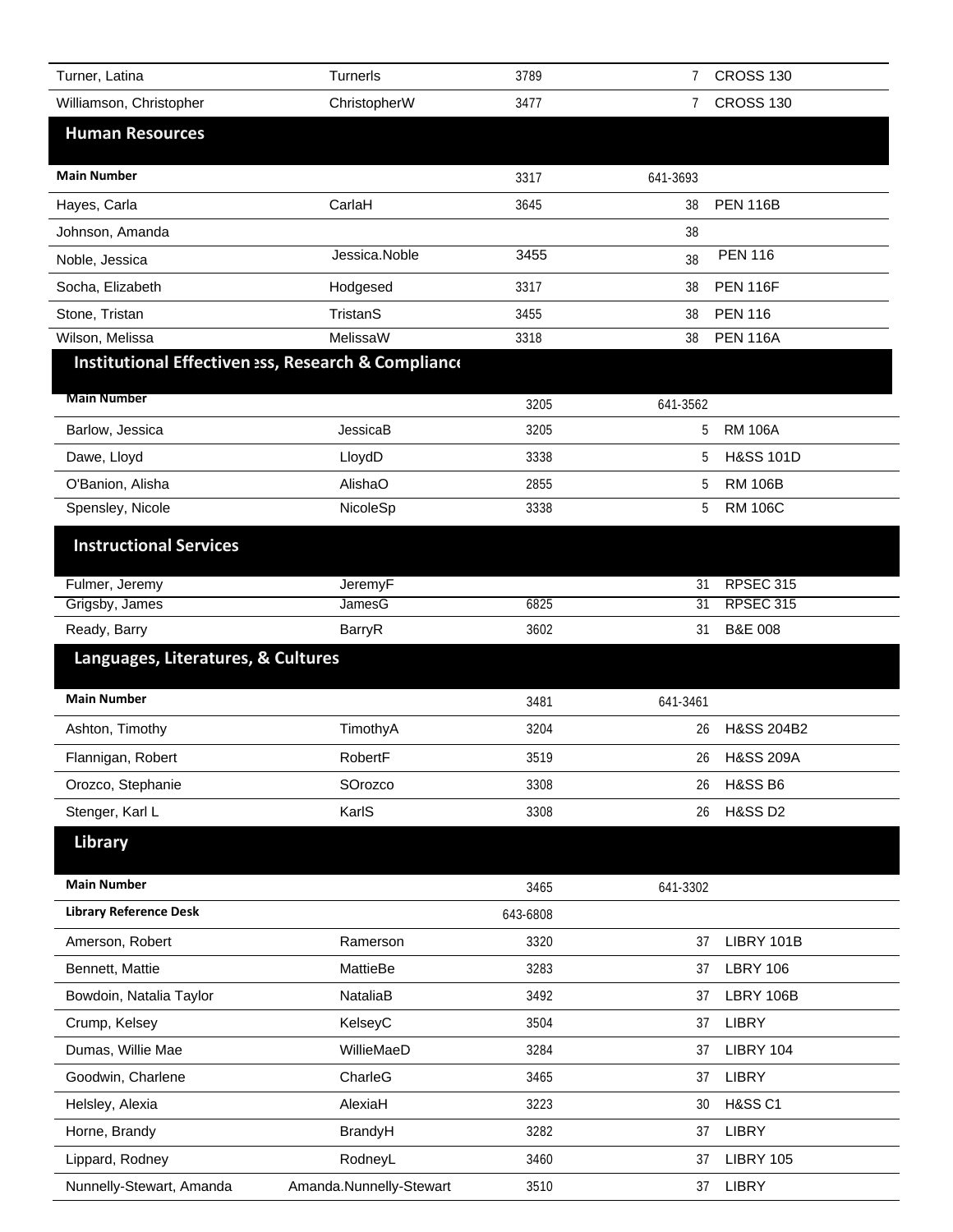| O'Connor, Susan                              | SusanO              | 3261 | 37       | LIBRY 220        |
|----------------------------------------------|---------------------|------|----------|------------------|
| Tritt, Deborah                               | DeborahT            | 3589 | 37       | <b>LIBRY</b>     |
| <b>Mathematical Sciences and Engineering</b> |                     |      |          |                  |
| <b>Main Number</b>                           |                     | 3446 | 641-3726 |                  |
| <b>Math Lab</b>                              |                     | 3470 |          |                  |
| Abusalem, Hani                               | HaniA               | 3424 | 36       | <b>PEN 237C</b>  |
| Chen, Tieling                                | TielingC            | 3797 | 36       | <b>PEN 237H</b>  |
| Fadimba, Koffi                               | KoffiF              | 3537 | 36       | <b>PEN 237F</b>  |
| Fralick, Bethany                             | BethanyF            | 3459 | 36       | <b>PEN 237K</b>  |
| Hailat, Mohammad                             | MohammadH           | 3451 | 36       | <b>PEN 231</b>   |
| Ilukor, Paul                                 | Paull               | 3426 | 36       | <b>PEN 237M</b>  |
| Jaspers, David                               | DavidJ              | 3525 | 36       | <b>PEN 237E</b>  |
| Kettani, Houssain                            | Houssain.Kettani    | 3154 | 36       | <b>PEN 237R</b>  |
| Koo, Reginald                                | RegK                | 3423 | 36       | <b>PEN 237J</b>  |
| Li, Rao                                      | RaoL                | 3264 | 36       | <b>PEN 219A</b>  |
| Li, Zhenheng                                 | ZhenhengL           | 3279 | 36       | <b>PEN 237K</b>  |
| Paul, Titan                                  | TitanP              | 3622 | 36       | <b>PEN 219B</b>  |
| Prendergast, Gerald                          | GeraldP             | 6745 | 36       | <b>PEN 219C</b>  |
| Rallapalli, Murthy                           | Murthy.Rallapalli   |      | 36       | <b>PEN 2371</b>  |
| Ramsey, David                                | DavidR              | 3764 | 36       | <b>PEN 237G</b>  |
| Reid, Thomas                                 | ThomasR             | 3536 | 36       | <b>PEN 237L</b>  |
| Simmons, Tara                                | TaraS               | 3446 | 36       | <b>PEN 227</b>   |
| Shipes, William                              | WilliamSh           | 3694 | 36       | <b>PEN 228</b>   |
| Terlizzi, Richard                            | RichardT            | 3346 | 36       | <b>PEN 229</b>   |
| Zhang, Yilian                                | YilianZ             | 3796 | 36       | <b>PEN 230</b>   |
| <b>Nursing</b>                               |                     |      |          |                  |
| <b>Main Number</b>                           |                     | 3507 | 641-3725 |                  |
| Abraham-Settles, Betty                       | BettyA              | 3266 | 25       | <b>NURS 143</b>  |
| Bravo, Maureen                               | MaureenB            | 3572 | 25       | <b>NURS 131</b>  |
| Brittain, Ashley                             | AshleyB             | 3737 | 25       | <b>NURS</b>      |
| Chargualaf, Katie                            | KatieCh             | 3263 | 25       | <b>NURS 111</b>  |
| Foreman, Laura                               | ForemanL            | 3277 | 25       | <b>NURS 101G</b> |
| Fowley, Suzanne                              | SuzanneF            | 3428 | 25       | <b>NURS 112</b>  |
| Gaffney, Mary                                | MaryG               | 3315 | 25       | <b>NURS 130</b>  |
| Greenwood, Christina                         | Christina.Greenwood | 3333 | 25       | <b>NURS 120</b>  |
| Havens, Robyn                                | RobynH              | 3270 | 25       | <b>NURS 110</b>  |
| Jennings, Heather Shows                      | HeatherS            | 2854 | 25       | <b>NURS 145</b>  |
| McGahee, Thayer                              | ThayerM             | 2823 | 25       | <b>NURS 101B</b> |
| Mooney, Katy                                 | KatyM               | 3447 | 25       | <b>NURS 132</b>  |
| Mottel, Hannah                               | HannahM             | 3684 | 25       | <b>NURS 142</b>  |
| Pompey, Joyce                                | JoyceO              | 3265 | 25       | <b>NURS 144</b>  |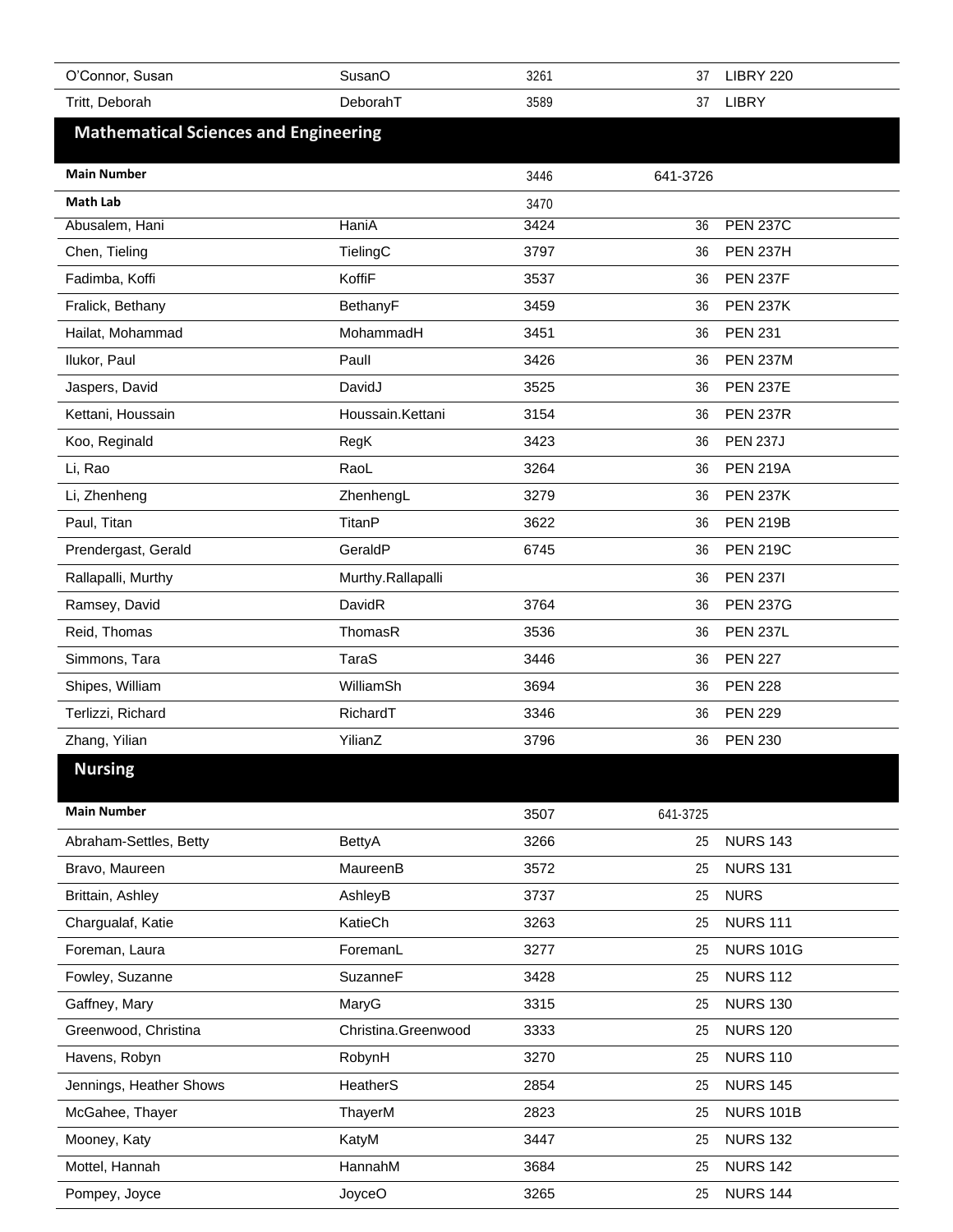| Russin, Kelly                 | Kelly.Russin     | 3640 | 25        | <b>NURS 131</b>    |
|-------------------------------|------------------|------|-----------|--------------------|
| Simmons, Kathy                | KathrynS         | 3392 | 25        | <b>NURS 101A</b>   |
| Simmons, Lisa                 | LisaS            | 3514 | 25        | <b>NURS 127</b>    |
| Stark, Nancy                  | NancyS           | 3281 | 25        | <b>NURS 108</b>    |
| Sue-Ling, Carolyn             | CarolynS         | 3314 | 25        | <b>NURS 133</b>    |
| Ombudsman                     |                  |      |           |                    |
| Ombudsman                     | Ombuds           | 3747 | 43        | <b>SAC 105</b>     |
| <b>Operations</b>             |                  |      |           |                    |
| <b>Main Number</b>            |                  | 3452 | 641-3516  |                    |
| Maintenance                   |                  | 3452 | 641-3516  |                    |
| Grounds                       |                  | 6790 |           |                    |
| Safety, Environment, & Health |                  | 3538 |           |                    |
| Beeler, Annette               | AnnetteB         | 3452 | 40        | SUPMT 102          |
| Butler, Kevin                 | KevinB           | 3708 | 40        | SUPMT 120          |
| Butler, Matt                  | MattB            | 6790 | 40        | SUPMT 120          |
| Clark, Richard                | RichardCL        | 3275 | 40        | SUPMT 104          |
| Cook, Todd                    | ToddC            | 3599 | 40        | SUPMT 120          |
| Dorr, John                    | John.Dorr        | 3642 | 40        | SUPMT 120          |
| Engel, Len                    | LenE             | 3538 | 40        | SUPMT 103          |
| Enter, Brian                  | <b>BrianEn</b>   | 3254 | 40        | SUPMT 108          |
| Green, William                | William.Green    | 3541 | 40        | SUPMT 120          |
| Groft, Lisa                   | LisaG            | 2856 | 40        | SUPMT 107          |
| Jones, Gary                   | GaryJ            | 3559 | 40        | SUPMT 120          |
| Martin, Kojak                 | Kojak.M          | 3360 | 40        | SUPMT 120          |
| Messer, Darryl                | DarrylM          | 3332 | 40        | <b>SUPMT 120</b>   |
| Nicholson, Dianna             | Dianna.Nicholson | 2856 | 40        | SUPMT 107          |
| Stumbo, Isaac                 | Isaac.Stumbo     | 3268 | 40        | SUPMT 106          |
| Watson, Troy                  | Troy.Watson      | 3732 | 40        | SUPMT 120          |
| <b>Palmetto College</b>       |                  |      |           |                    |
| Barkell, Ty                   | <b>TyB</b>       | 3657 | 49        | <b>B&amp;E 100</b> |
| Reeves, Ellis                 | EllisR           | 3595 | 49        | <b>B&amp;E 100</b> |
| <b>Police</b>                 |                  |      |           |                    |
| Police (Office)               |                  | 3319 |           |                    |
| <b>Police (Emergency)</b>     |                  | 6111 | 648-4011* |                    |
| Backensto, Jennifer           | JenniferB        | 3553 | 23        | <b>DOWN</b>        |
| Chavis, Scott                 | ScottC           | 3554 | 23        | <b>DOWN</b>        |
| Daugherty, Michael            | MichaelD         | 3757 | 23        | <b>DOWN</b>        |
| Deal, Carol                   | Carol.Deal       | 3660 | 23        | <b>DOWN</b>        |
| Holtsizer, Michelle           | MichelleHol      | 3660 | 23        | <b>DOWN</b>        |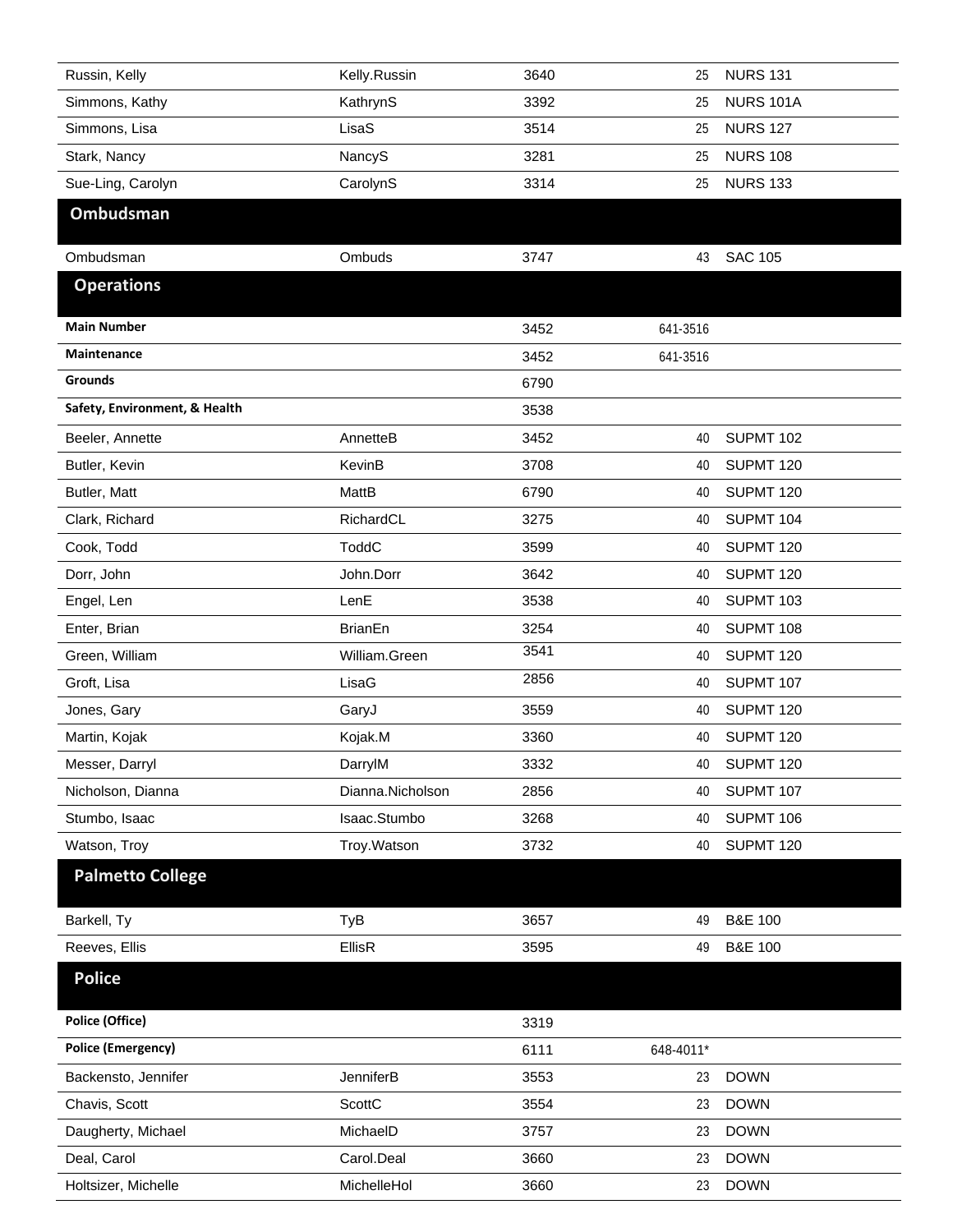| Morrison, Venning                            | VenningM                        | 3757         | 23                  | <b>DOWN</b>     |
|----------------------------------------------|---------------------------------|--------------|---------------------|-----------------|
| Price III, Elijah                            | ElijahP                         | 3290         | 23                  | <b>DOWN</b>     |
| Zike, Jason                                  | JasonZ                          | 3581         | 23                  | <b>DOWN</b>     |
| <b>Psychology</b>                            |                                 |              |                     |                 |
|                                              |                                 |              |                     |                 |
| <b>Main Number</b><br><b>Psychology Lab</b>  |                                 | 3579<br>3496 | 641-3726            |                 |
| Callen, Edward                               | EdC                             | 3218         | 2                   | <b>PEN 212</b>  |
|                                              | MaureenC                        | 3545         |                     | <b>PEN 237N</b> |
| Carrigan, Maureen                            |                                 |              | 2                   | <b>PEN 237Q</b> |
| Cho, Bridget                                 | Bridget.Cho<br>Brianne.Coulombe | 2847         | 2<br>2              | <b>PEN 2370</b> |
| Coulombe, Brianne<br>Faught, Gayle           | GayleF                          | 3241<br>2847 | 2                   | <b>PEN 237Q</b> |
| Gearhart, Cynthia                            | CynthiaGe                       | 3579         | 2                   | <b>PEN 226</b>  |
| Moussa Rogers, Mary                          |                                 |              |                     |                 |
|                                              | AdamP                           | 3471         | $\overline{c}$<br>2 | <b>PEN 237A</b> |
| Pazda, Adam                                  |                                 |              |                     |                 |
| Roach, Alexandra                             | AlexandraRo                     | 3217         | 2                   | <b>PEN 208</b>  |
| Stafford, Jane                               | <b>Jstafford</b>                | 3358         | 2                   | <b>PEN 204</b>  |
| Swain, Laura                                 | LauraSw                         | 3422         | 2                   | <b>PEN 217</b>  |
| <b>Records</b>                               |                                 |              |                     |                 |
| <b>Main Number</b>                           |                                 | 3550         | 641-3347            |                 |
| Fudge, Kim                                   | <b>KimF</b>                     | 3430         | 44                  | <b>PEN 109</b>  |
| Gilliam, Brock                               | <b>BrockG</b>                   | 3214         | 44                  | <b>PEN 109B</b> |
| Hannon, Colleen                              | Colleen.Hannon                  | 3616         | 44                  | <b>PEN 109E</b> |
| Quinn, Maureen                               | MaureenQ                        | 3435         | 44                  | <b>PEN 109F</b> |
| Rouse, Belinda                               | BelindaR                        | 3294         | 44                  | <b>PEN 109A</b> |
| Ryan, Angela                                 | AngelaR                         | 3613         | 44                  | <b>PEN 109D</b> |
| <b>Ruth Patrick Science Education Center</b> |                                 |              |                     |                 |
| <b>Main Number</b>                           | rpsec                           | 3313         | 641-3615            |                 |
| <b>DuPont Planetarium</b>                    | planetarium                     | 3654/3769    |                     |                 |
| <b>Science Store</b>                         |                                 | 3649         |                     |                 |
| <b>Traveling Science &amp; Math</b>          | travelingscience                | 3683         |                     |                 |
| Allen, Gloria                                | GloriaA                         | 3592         | 3                   | RPSEC 203       |
| Cue, Bobby                                   | <b>BobbyC</b>                   | 3415         | 3                   | RPSEC 207       |
| Dainer, Monica                               | MonicaD                         | 3770         | 3                   | RPSEC 132A      |
| Fickling, Kimberly                           | KimberlyF                       | 3769         | 3                   | RPSEC 309       |
| Granade, Daphne                              | DaphneG                         | 3250         | 3                   | RPSEC 211       |
| Green, Lizzy                                 | ElizabethGr                     | 3631         | 3                   | RPSEC 111       |
| Hutchens, John                               | JohnH                           | 3474         | 3                   | RPSEC 105A      |
| Johnson, Gwen                                | GwenJ                           | 3552         | 3                   | RPSEC 103       |
| Johnson, Mary                                | MaryJ                           | 3250         | 3                   | RPSEC 211       |
|                                              |                                 |              |                     |                 |
| McGlocklin, Tabitha                          | Tabitha.McGlocklin              | 3313         | 3                   | RPSEC 101       |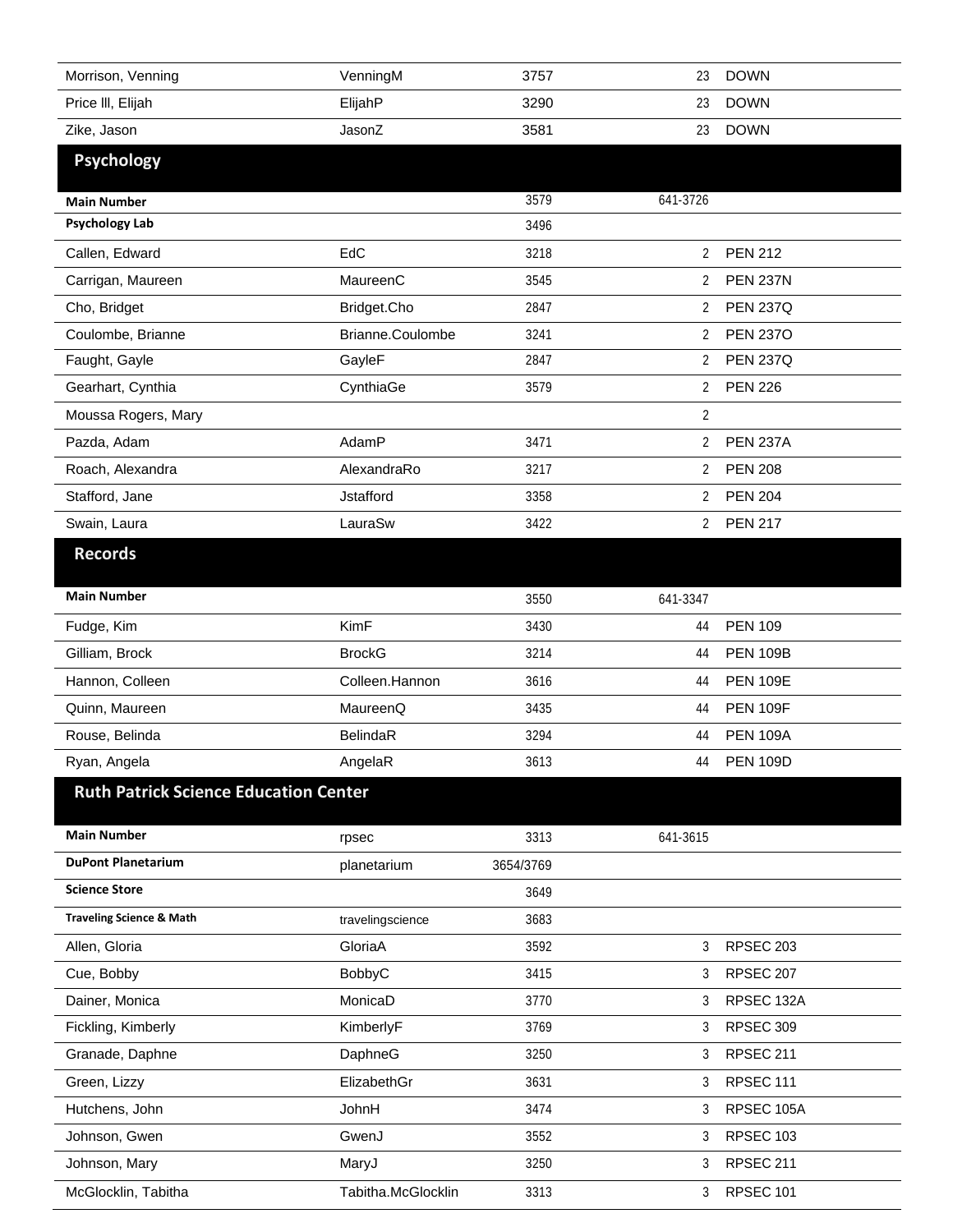| Schepens, Kelly                                 | KellyG         | 3749 | 3        | RPSEC 104            |
|-------------------------------------------------|----------------|------|----------|----------------------|
| Senn, Gary                                      | GaryS          | 3558 | 3        | RPSEC 303            |
| <b>Small Business Development Center (SBDC)</b> |                |      |          |                      |
| <b>Main Number</b>                              |                | 3468 | 641-3468 |                      |
| DiSano, Laura Mae                               | LauraD         | 4204 |          | <b>SBDC</b>          |
| Hoover, Brent                                   | <b>BrentHo</b> | 3468 | 27       | <b>B&amp;E 105</b>   |
| Sociology                                       |                |      |          |                      |
| <b>Main Number</b>                              |                | 3481 | 641-3461 |                      |
| <b>Population Research</b>                      |                | 3740 |          |                      |
| <b>Workforce Population Research</b>            |                | 3740 |          |                      |
| Becker, Ursula                                  | UrsulaB        | 3295 | 26       | H&SS D8              |
| Bodie, Kristi                                   | KristiB        | 3475 | 26       | <b>H&amp;SS 206A</b> |
| Gore, Deanna                                    | DeAnnaG        | 3236 | 26       | <b>H&amp;SS D10</b>  |
| Johnson, Melencia                               | MelenciaJ      | 3237 | 26       | <b>H&amp;SS D11</b>  |
| Mason, Phillip                                  | PhillipM       | 3213 | 26       | <b>H&amp;SS D6</b>   |
| McClure, Timothy                                | TimothyM       | 3526 | 26       | <b>H&amp;SS D7</b>   |
| Petrie, Michelle                                | MichelleP      | 3760 | 26       | <b>H&amp;SS D3</b>   |
| Strom-Eubanks, Libby                            | ElizabethS     | 3632 | 26       | <b>H&amp;SS 206B</b> |
| Wagnon, Eryn                                    | ErynW          | 3312 | 26       | <b>H&amp;SS D5</b>   |
| Wang, Linda                                     | LindaWa        | 3624 | 26       | <b>H&amp;SS D9</b>   |
| Wernet, Christine                               | ChristineW     | 3798 | 26       | <b>H&amp;SS D4</b>   |
| Westermeyer, Bill                               | <b>BillW</b>   | 3312 | 26       | <b>H&amp;SS D5</b>   |
| <b>Student Health Center</b>                    |                |      |          |                      |
| <b>Main Number</b>                              |                | 2840 | 641-2858 |                      |
| Byers, Amanda                                   | Amanda.Byers   | 2841 | 11       | <b>SAC 106</b>       |
| Spadaro, Cara                                   | Cara.Spadaro   | 2868 | 11       | <b>SAC 106</b>       |
| Porcher, Cecilia                                | CeciliaP       | 6706 | 11       | <b>SAC 106</b>       |
| Townsend, Debbie                                | DebbieT        | 2840 | 11       | <b>SAC 106</b>       |
| <b>Student Affairs</b>                          |                |      |          |                      |
| <b>Main Number</b>                              |                | 3412 |          |                      |
| <b>Broken Ink</b>                               |                | 3517 |          |                      |
| <b>Community Service</b>                        |                | 3611 |          |                      |
| <b>Diversity Initiatives</b>                    |                | 3442 |          |                      |
| <b>Greek Life</b>                               |                | 3412 |          |                      |
| <b>International Programs</b>                   |                | 3671 |          |                      |
| <b>Judicial Affairs</b>                         |                | 3588 | 641-3728 |                      |
| <b>Pacer Times</b>                              |                | 3517 |          |                      |
| <b>Pacer Union Board</b>                        |                | 3336 |          |                      |
| <b>Student Government</b>                       |                | 3330 |          |                      |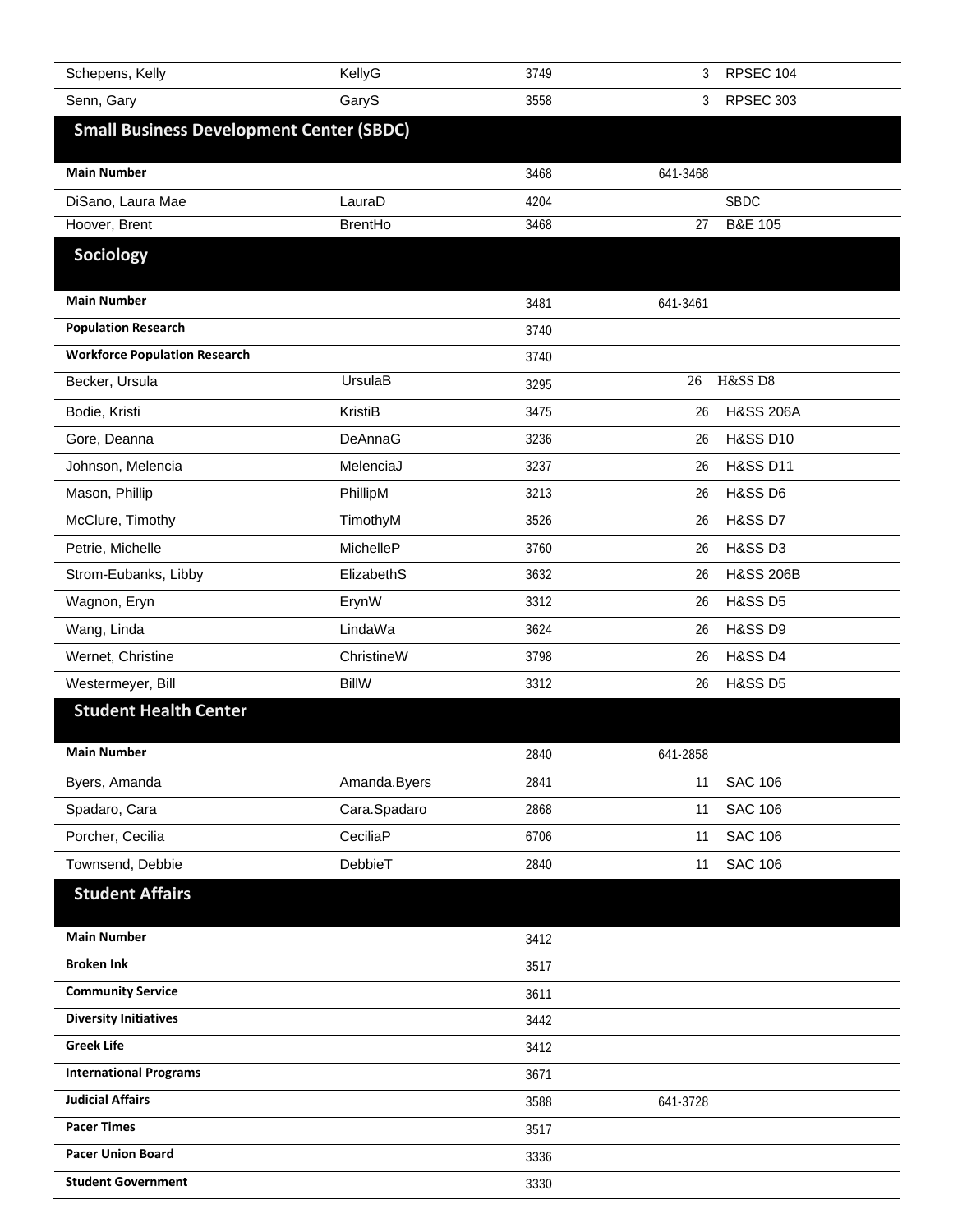| Behling, Timothy                            | Timothy.Behling                                             | 3776 | 39             | <b>SAC 163</b>  |
|---------------------------------------------|-------------------------------------------------------------|------|----------------|-----------------|
| Dille, Elizabeth                            | LizD                                                        | 3671 | 39             | <b>SAC 160</b>  |
| Hodges, Jamel                               | Jamel.Hodges                                                | 3442 | 39             | <b>SAC 161</b>  |
| Jefferson, Tonisha                          | Tonisha.Jefferson                                           | 3588 | 39             | <b>SAC 159A</b> |
| Rammel. Maureen                             | Mo.Rammel                                                   | 3766 | 39             | <b>SAC 164</b>  |
| Samaha, Ahmed                               | AhmedS                                                      | 3411 | 39             | <b>SAC 159B</b> |
| Wehrmann, Lacie                             | LacieW                                                      | 3285 | 39             | <b>SAC 160</b>  |
| Welch, Mandi Askey                          | MandiA                                                      | 3634 | 39             | <b>SAC 154</b>  |
|                                             | <b>Successful Transition &amp; Readiness (STAR) Program</b> |      |                |                 |
| <b>Main Number</b>                          |                                                             | 3321 | 641-3785       |                 |
| Williams, Stacie                            | <b>StacieW</b>                                              | 3321 | $\overline{7}$ | <b>COMM 200</b> |
| <b>Veteran and Military Student Success</b> |                                                             |      |                |                 |
| <b>Main Number</b>                          |                                                             | 6767 |                |                 |
| Murphy, Robert                              | RMurphy                                                     | 3582 | 14             | <b>PEN 107A</b> |
| <b>Visual &amp; Performing Arts</b>         |                                                             |      |                |                 |
| <b>Main Number</b>                          |                                                             | 3243 |                |                 |
| Belisle, Emilie                             | Emilie.Belisle                                              | 3243 | 24             | <b>ETHR 121</b> |
| Bunch, Hayes                                | HayesB                                                      | 3724 | 24             | ETHR 122B       |
| Burns, Corey                                | CoreyB                                                      | 3243 | 24             | <b>ETHR 126</b> |
| Cook, Richard                               | RichardC                                                    | 3515 | 24             | <b>ETHR 126</b> |
| Crook, Paul                                 | PaulC                                                       | 3327 | 24             | ETHR 120B       |
| Culler, Jeremy                              | JeremyC                                                     | 3273 | 24             | <b>ETHR 135</b> |
| Depriest, Adam                              | AdamD                                                       | 3243 | 24             | <b>ETHR 126</b> |
| Field, Sandra                               | SandraF                                                     | 3243 | 24             | <b>ETHR 126</b> |
| Fowler, Michael                             | MichaelF                                                    | 3304 | 24             | <b>ETHR 136</b> |
| Guy, Justin                                 | <b>JustinG</b>                                              | 3243 | 24             | <b>ETHR 126</b> |
| Hall, JR                                    | PatrickH                                                    | 3243 | 24             | <b>ETHR 126</b> |
| Harris, Jenifer                             | Jenifer.Harris                                              | 3243 | 24             | <b>ETHR 121</b> |
| Haslam, Diane                               | DianeH                                                      | 3243 | 24             | <b>ETHR 126</b> |
| Henderson, Matt                             | MatthewH                                                    | 3151 | 24             | <b>ETHR 126</b> |
| Johnson, Joseph                             | JosephJ                                                     | 3243 | 24             | <b>ETHR 126</b> |
| Kameen, Joseph                              | JosephK                                                     | 3307 | 24             | <b>ETHR 137</b> |
| Longley, Chet                               | ChetL                                                       | 3750 | 24             | <b>ETHR 133</b> |
| Losey, Mary                                 | MaryL                                                       | 3515 | 24             | <b>ETHR 126</b> |
| Meccia, Lauren                              | LaurenM                                                     | 3243 | 24             | <b>ETHR 126</b> |
| Miller, Colette                             | ColetteM                                                    | 3243 | 24             | <b>ETHR 126</b> |
| Pierce, Keith                               | KeithP                                                      | 2838 | 31             | RPSEC 315       |
| Rhodes, Keely                               | KeelyR                                                      | 3260 | 24             | <b>ETHR 131</b> |
| Scott-Wiley, Dewey                          | DeweyW                                                      | 3343 | 24             | <b>ETHR 132</b> |
| Schroeder, Jim                              | <b>JamesS</b>                                               | 3243 | 24             | <b>ETHR 126</b> |